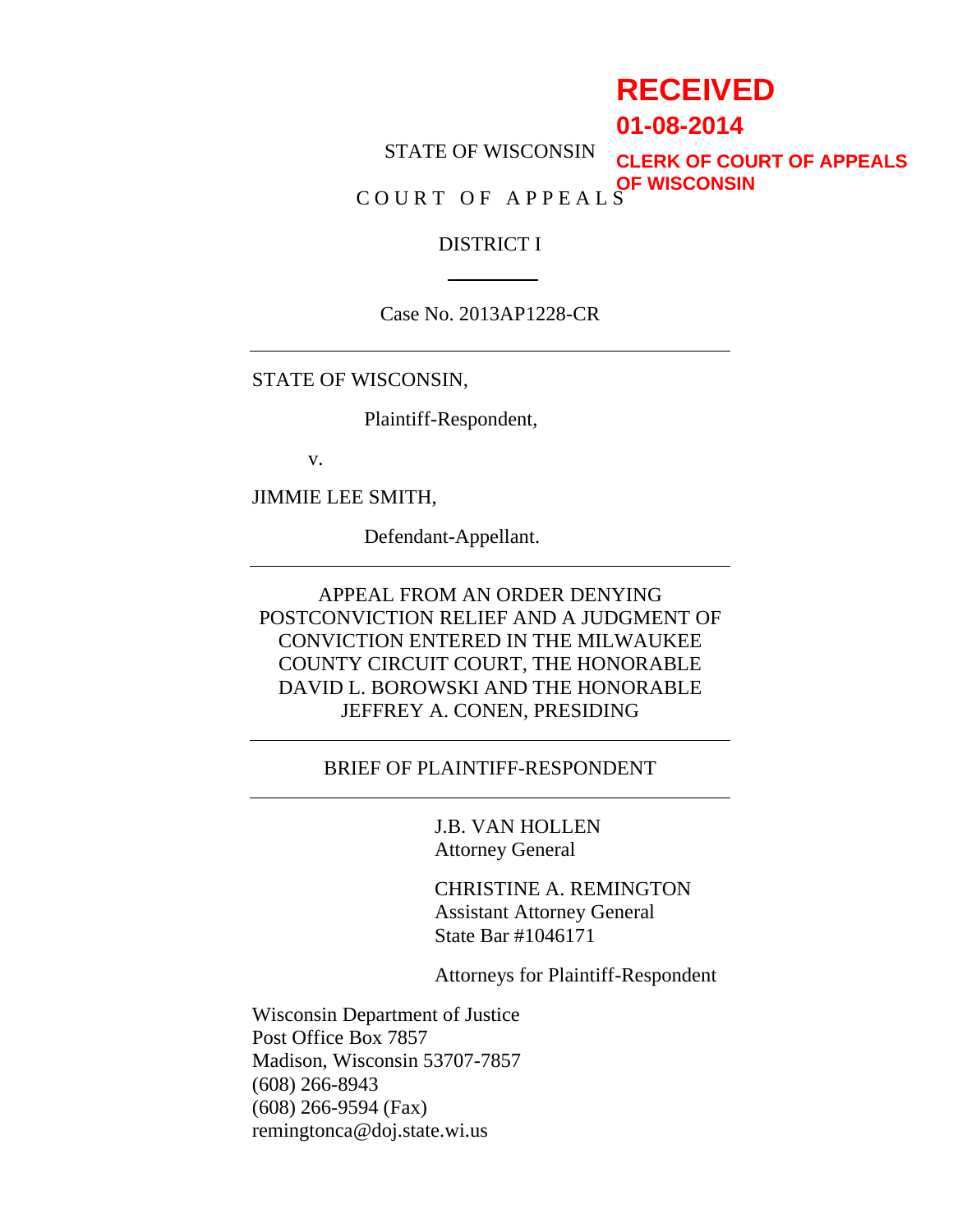## TABLE OF CONTENTS

|                | STATEMENT ON ORAL ARGUMENT AND                                                                                |  |  |
|----------------|---------------------------------------------------------------------------------------------------------------|--|--|
|                | SUPPLEMENTAL STATEMENT OF FACTS2                                                                              |  |  |
|                |                                                                                                               |  |  |
| $\mathbf{I}$ . | THE CIRCUIT COURT HAD NO<br>REASON TO DOUBT SMITH'S<br>COMPETENCY AT TRIAL OR                                 |  |  |
|                | Α.                                                                                                            |  |  |
|                | The Circuit Court Had No<br>B <sub>1</sub><br>Reason To Doubt Smith's<br>Competence at Trial or               |  |  |
| Π.             | SMITH'S ATTORNEY DID NOT<br>PROVIDE INEFFECTIVE<br>ASSISTANCE BY FAILING TO<br>RAISE HIS COMPETENCY AT        |  |  |
|                | Standard of Review.  10<br>$A_{\cdot}$                                                                        |  |  |
|                | Legal Principles 11<br><b>B.</b>                                                                              |  |  |
|                | $\mathcal{C}$ .<br>Smith Failed to Meet His<br>Burden to Prove His Attorney<br>Provided Ineffective Assist-   |  |  |
| III.           | THE CIRCUIT COURT DID NOT<br>ERRONEOUSLY EXERCISE ITS<br>DISCRETION IN CONCLUDING<br>THAT SMITH WAS COMPETENT |  |  |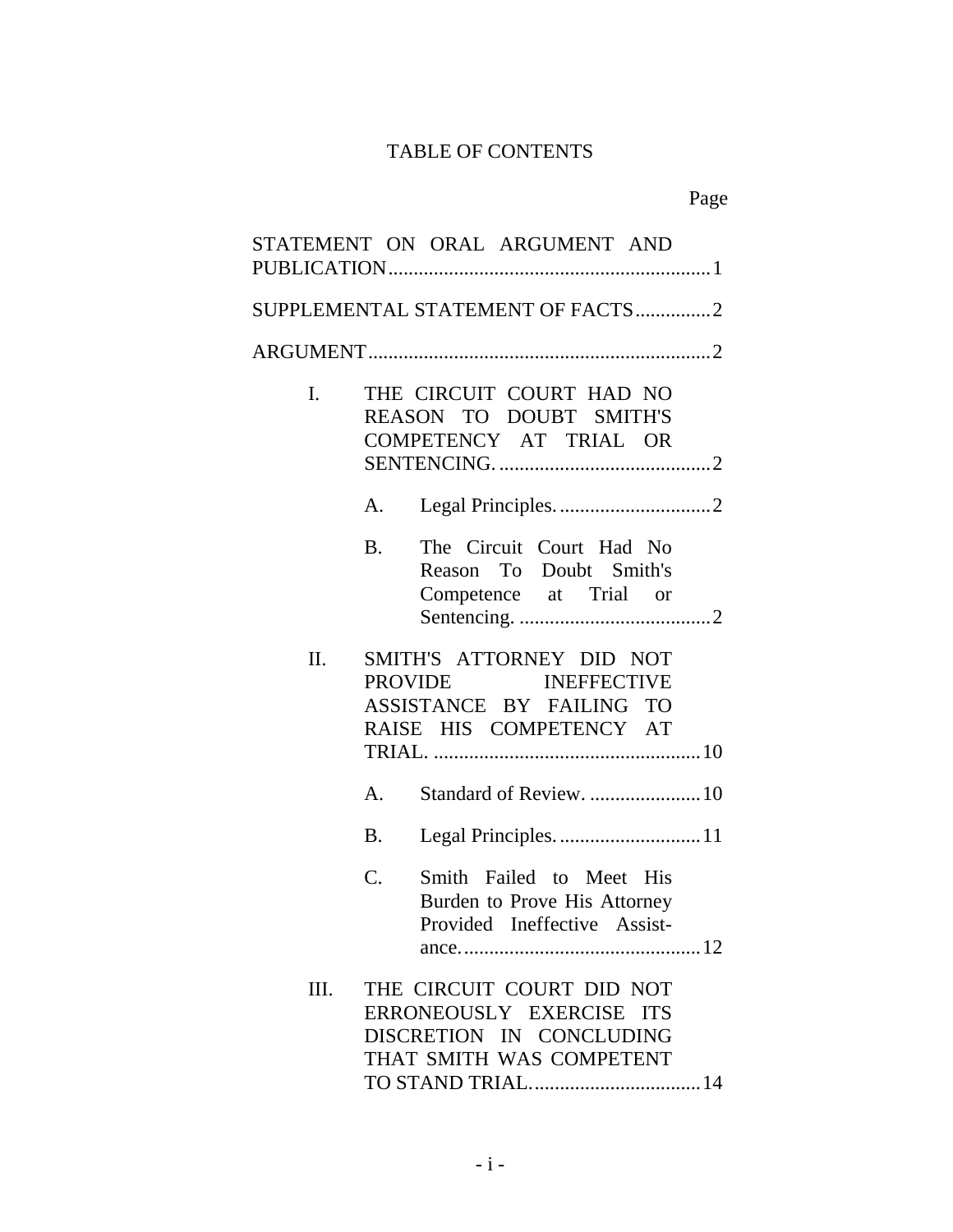## Page

| $\mathsf{A}_{\cdot}$ | Standard of Review.  14                                    |
|----------------------|------------------------------------------------------------|
| B.                   |                                                            |
| C.                   | Smith Was Competent When<br>He Was Tried and Sentenced. 16 |
|                      | -20                                                        |
|                      | Cases                                                      |
| Cooper v. Oklahoma,  |                                                            |

| Pate v. Robinson, |  |
|-------------------|--|
|                   |  |
|                   |  |
| State v. Byrge,   |  |

| 2000 WI 101, 237 Wis. 2d 197, |  |  |
|-------------------------------|--|--|
|                               |  |  |

| State v. Garfoot, |  |
|-------------------|--|
| 207 Wis. 2d 214,  |  |
|                   |  |

| State v. Johnson, |  |
|-------------------|--|
| 133 Wis. 2d 207,  |  |
|                   |  |

| State v. Love,<br>2005 WI 116, 284 Wis. 2d 111, |  |
|-------------------------------------------------|--|
|                                                 |  |
| State v. Manuel,                                |  |
| 2005 WI 75, 281 Wis. 2d 554,                    |  |
|                                                 |  |

| State v. McDermott,              |  |
|----------------------------------|--|
| 2012 WI App 14, 339 Wis. 2d 316, |  |
|                                  |  |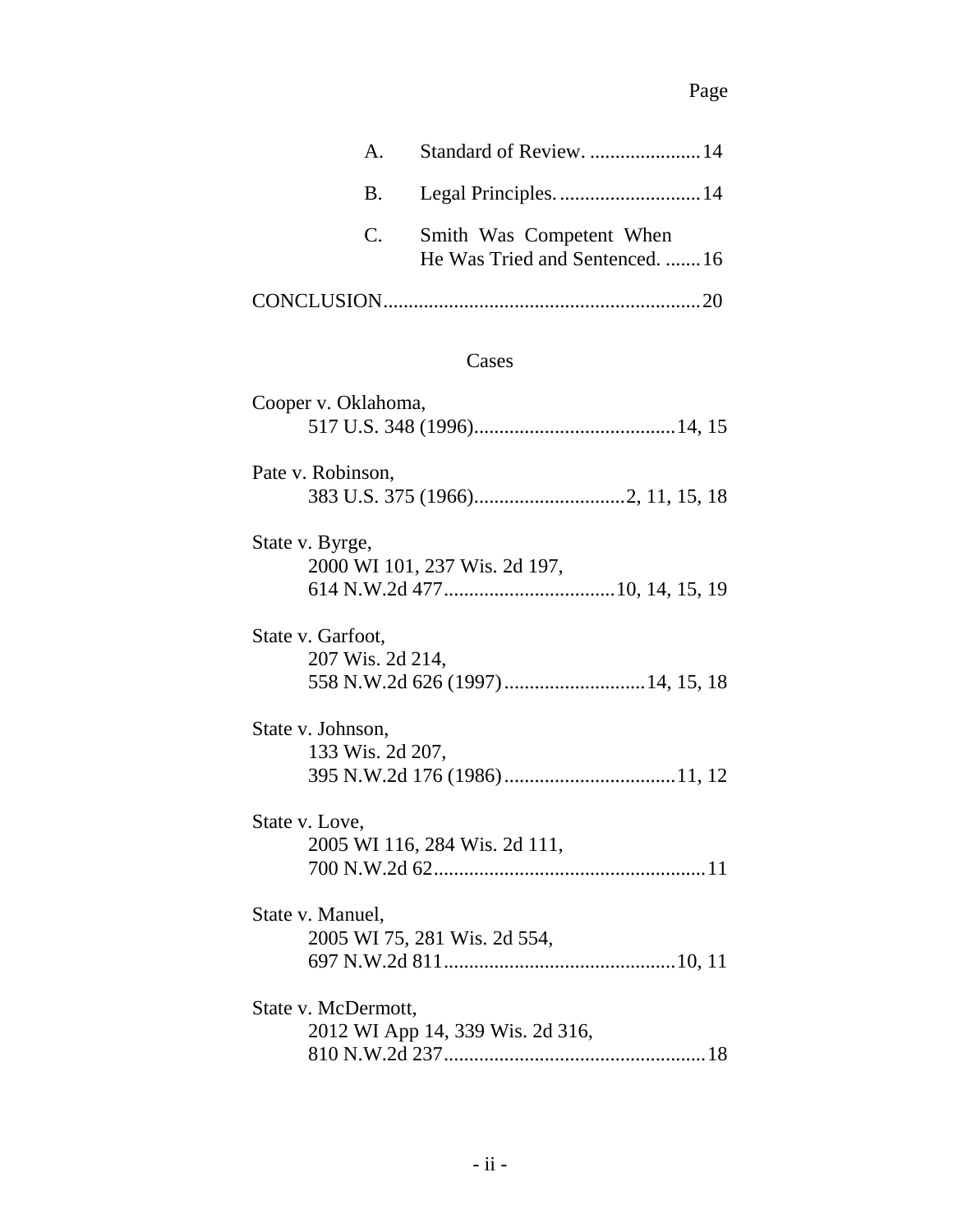| State v. Weber,           |  |
|---------------------------|--|
| 146 Wis. 2d 817,          |  |
|                           |  |
|                           |  |
| Strickland v. Washington, |  |
|                           |  |
|                           |  |

## Statutes

## Other Authorities

| Rodney J. Uphoff, The Role of the Criminal Defense |  |
|----------------------------------------------------|--|
| Lawyer in Representing the Mentally Impaired       |  |
| Defendant: Zealous Advocate or                     |  |
| Officer of the Court?,                             |  |
|                                                    |  |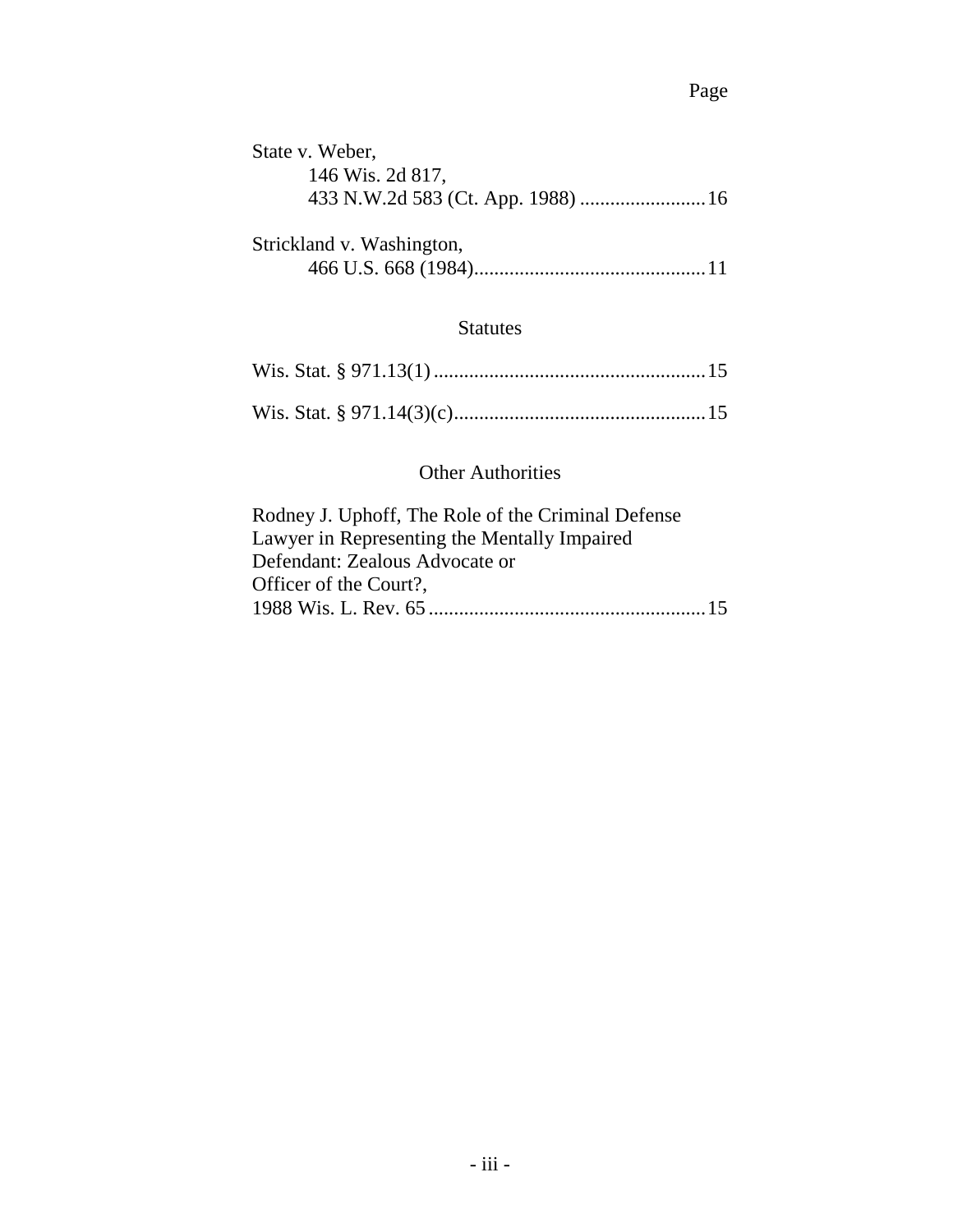#### STATE OF WISCONSIN

## COURT OF APPEALS

## DISTRICT I

### Case No. 2013AP1228-CR

### STATE OF WISCONSIN,

Plaintiff-Respondent,

v.

JIMMIE LEE SMITH,

Defendant-Appellant.

APPEAL FROM AN ORDER DENYING POSTCONVICTION RELIEF AND A JUDGMENT OF CONVICTION ENTERED IN THE MILWAUKEE COUNTY CIRCUIT COURT, THE HONORABLE DAVID L. BOROWSKI AND THE HONORABLE JEFFREY A. CONEN, PRESIDING

## BRIEF OF PLAINTIFF-RESPONDENT

## STATEMENT ON ORAL ARGUMENT AND PUBLICATION

The plaintiff-respondent State of Wisconsin ("State") does not request either oral argument or publication. This case may be resolved by applying wellestablished legal principles to the facts of this case.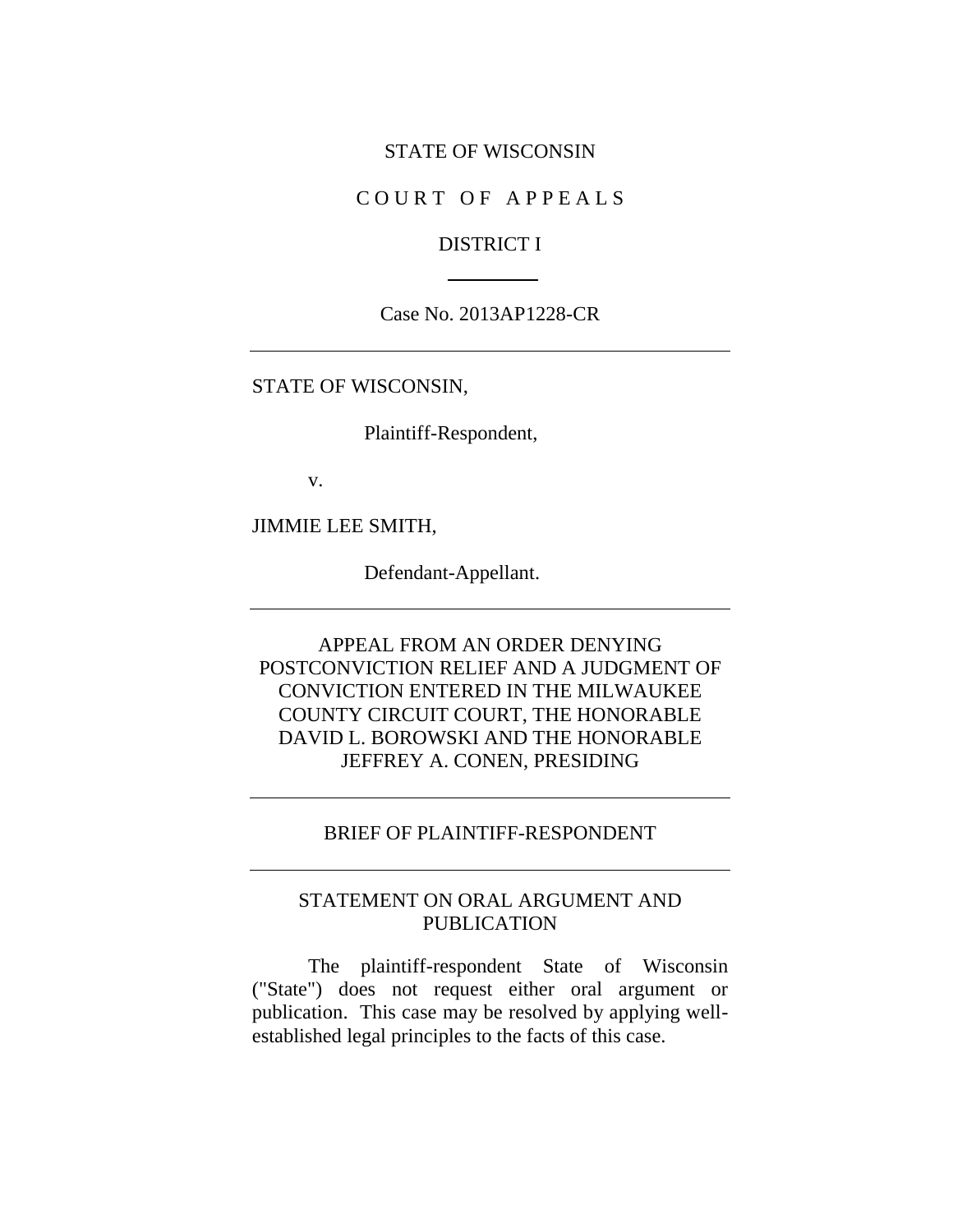## SUPPLEMENTAL STATEMENT OF FACTS

Defendant-Appellant Jimmie Lee Smith's ("Smith") statement of facts is sufficient to frame the issues for review. The State will include any additional relevant facts in the argument section of this brief.

#### **ARGUMENT**

I. THE CIRCUIT COURT HAD NO REASON TO DOUBT SMITH'S COMPETENCY AT TRIAL OR SENTENCING.

A. Legal Principles.

Defendant's have a procedural due process right to ensure adequate procedures for determining competency. *Pate v. Robinson*, 383 U.S. 375, 386 (1966). A circuit court has a sua sponte duty to inquire into a defendant's competency when faced with evidence raising a bona fide doubt whether the defendant is competent. *Id.* at 385.

A right to be competent at trial cannot be waived. *Robinson*, 383 U.S. at 384. An incompetent defendant cannot waive the right to be competent, unless he is competent. *Id.* Therefore, it would be contradictory to allow an incompetent defendant to waive the right. *Id.*  The appellant must show facts sufficient to establish reasonable doubt regarding competency at the time of trial. *Id.*

> B. The Circuit Court Had No Reason To Doubt Smith's Competence at Trial or Sentencing.

Smith argues that the circuit court violated his procedural due process right to be competent at trial. Smith's Brief at 32-34. At trial and sentencing, the court had limited contact with Smith. Nothing in the interactions between Smith and the court raised a doubt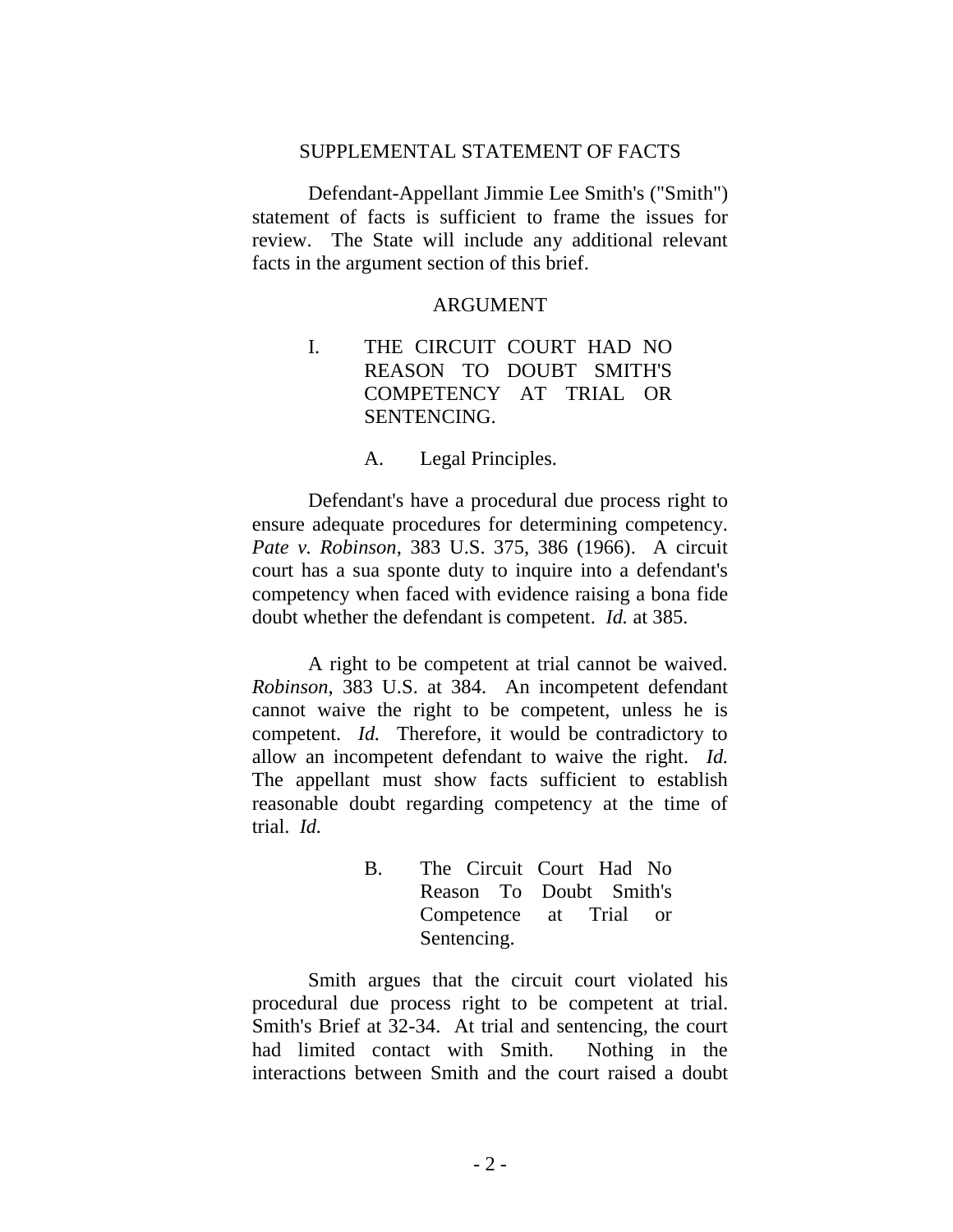about Smith's competency. The circuit court did not have a sua sponte duty to inquire into Smith's competency.

At trial, the court conducted a few exchanges where it questioned Smith. The morning the trial began, the court had this exchange with Smith.

> THE COURT: All right. Mr. Smith, do you understand that you have the right to challenge both - - well, challenge any statements that you made to the police on town grounds. The first ground is that you did not receive your Miranda warnings; do you understand that?

#### THE DEFENDANT: Yes.

THE COURT: The second ground would be that the statement was not voluntary, do you understand that?

#### THE DEFENDANT: Yeah.

THE COURT: Voluntariness goes to police impropriety or coercion only; do you understand that?

#### THE DEFENDANT: yes.

THE COURT: Do you wish to have a motion on either of those two issues?

THE DEFENDANT: I don't think so, Judge.

THE COURT: You don't think so or you don't want to?

#### THE DEFENDANT: No.

THE COURT: All right. Have you had enough time to talk to your lawyer?

#### THE DEFENDANT: Yes.

THE COURT: Do you believe that's in your best interest to proceed in this manner?

#### THE DEFENDANT: Yes.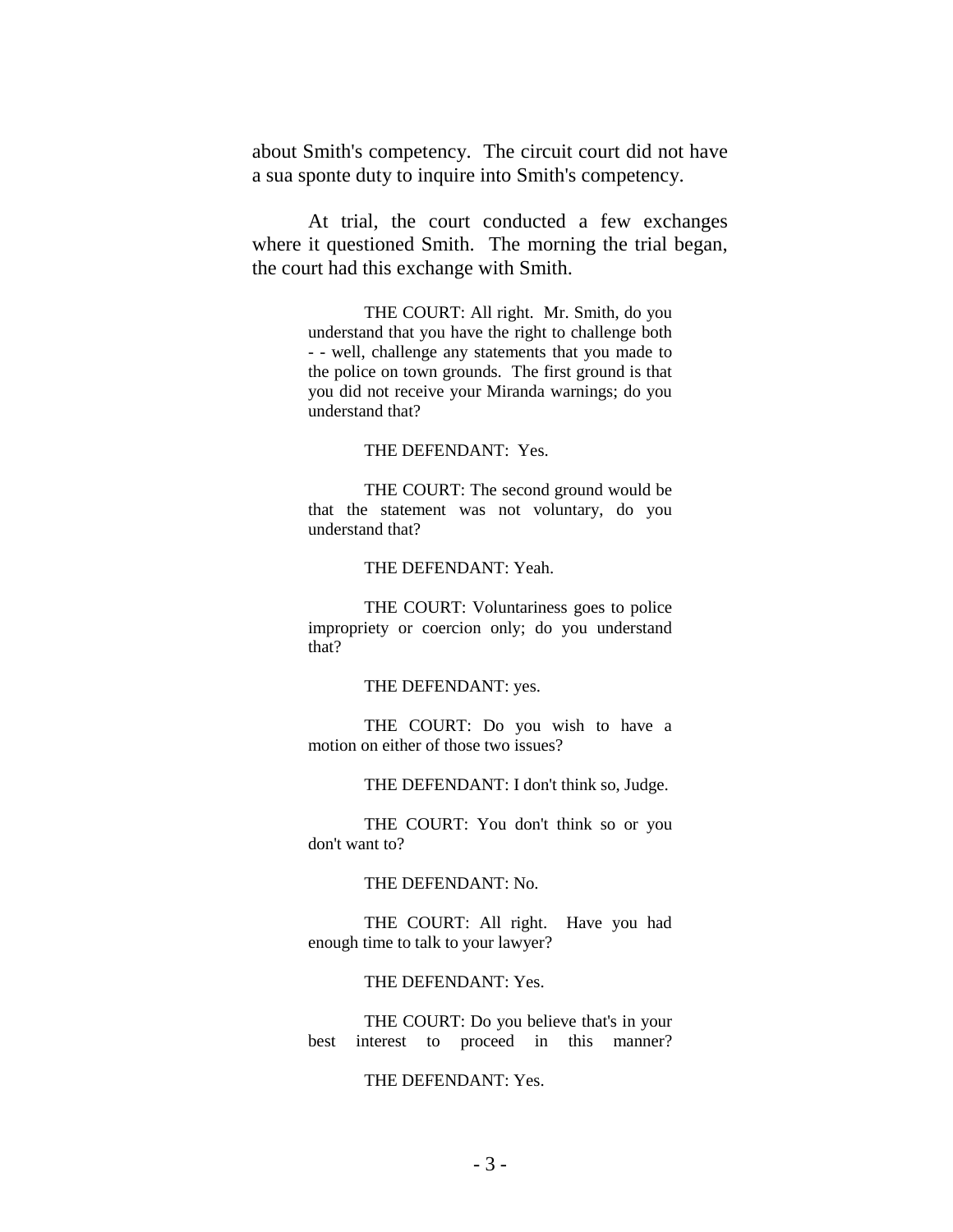THE COURT: Do you understand that your lawyer could argue the fact that you may have been confused, which may go to the weight of the confession?

#### THE DEFENDANT: Yes.

THE COURT: But certainly does not go to the admissibility; do you understand that?

THE DEFENDANT: Yes.

THE COURT: All right. Mr. Sargent, have you gone over your client's rights to have these motions heard with him?

MR. SARGENT: Yes, I have.

THE COURT: Do you believe he's choosing to waive the Miranda Goodchild hearing freely, voluntarily and intelligently?

MR. SARGENT: Yes.

THE COURT: Do you believe it's in his best interest to proceed in this manner?

MR. SARGENT: Yes.

(74:3-5).

Before voir dire, the court conducted this exchange with Smith.

> THE COURT: All right. Mr. Sargent, you want to make a record.

> MR. SARGENT: I would just like to place on the record that Mr. Smith and I have discussed the case and Mr. Smith has stated his innocence and does not want to accept any plea offer. Correct, sir?

> > THE DEFENDANT: Right.

MR. SARGENT: Say it a little louder.

THE DEFENDANT: Correct.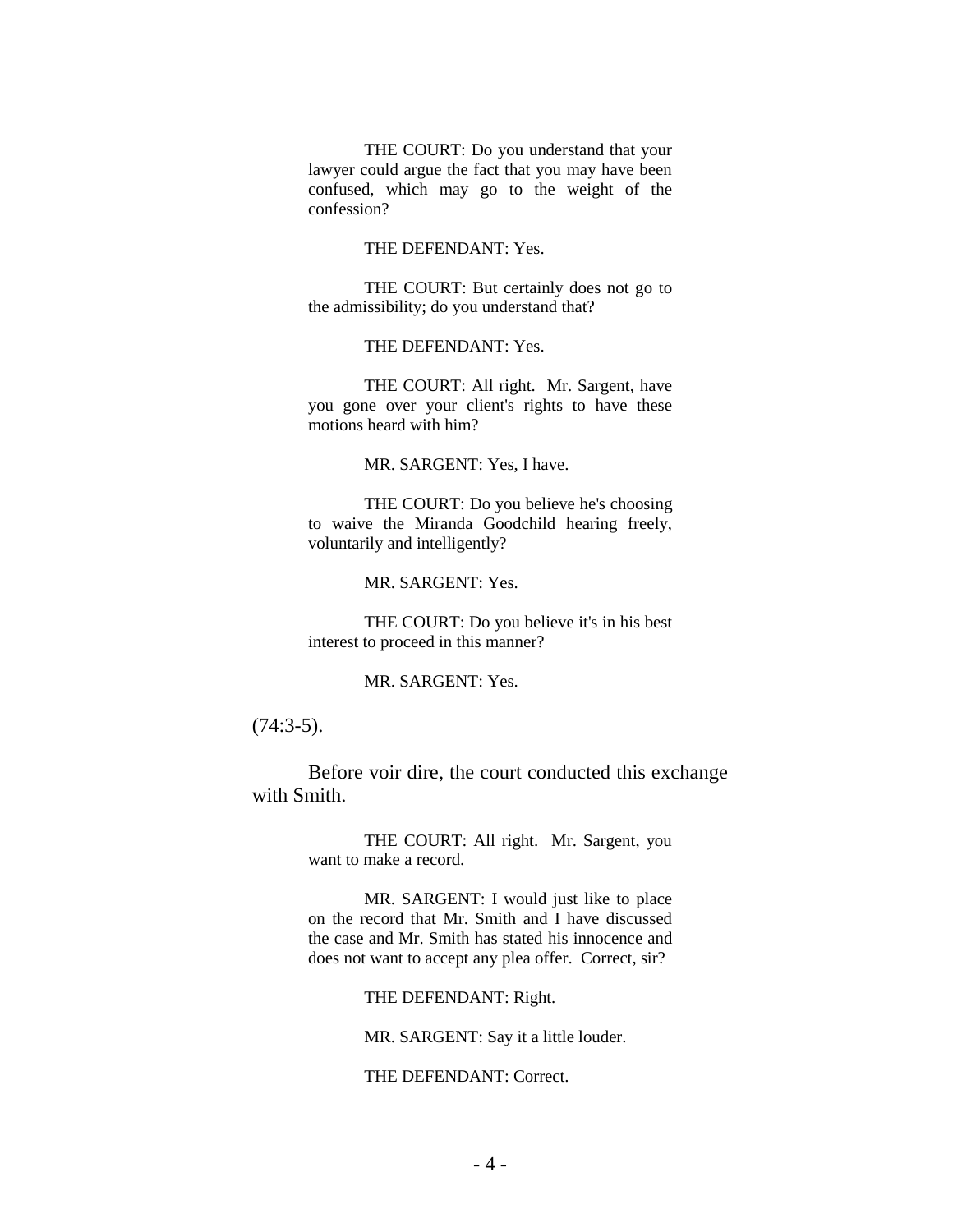THE COURT: You do understand that once we get started, which is going to be in a matter of a couple of minutes, that there will be no resolution of this matter mid-stream unless you plead to the charge with no negotiations. Do you understand that?

#### THE DEFENDANT: Correct.

(75:3).

After voir dire, Smith's attorney told the court that he conferred with Smith throughout the jury process and selections, and Smith said that was correct (75:63). Finally, after the State rested its case, the court conducted this colloquy with Smith:

> THE COURT: All right. Mr. Smith, you have the right to testify in this matter, you have the right to remain silent. Do you understand that?

> > THE DEFENDANT: Correct.

THE COURT: You make that choice yourself, sir. Do you understand that?

THE DEFENDANT: Correct.

THE COURT: Have you had enough time to talk to your lawyer?

THE DEFENDANT: Yes.

THE COURT: What's your choice?

THE DEFENDANT: My choice was to waive it.

THE COURT: I'm sorry?

THE DEFENDANT: Waive it.

THE COURT: To waive it? So do you want to testify or do you not want to testify?

THE DEFENDANT: I don't want to testify.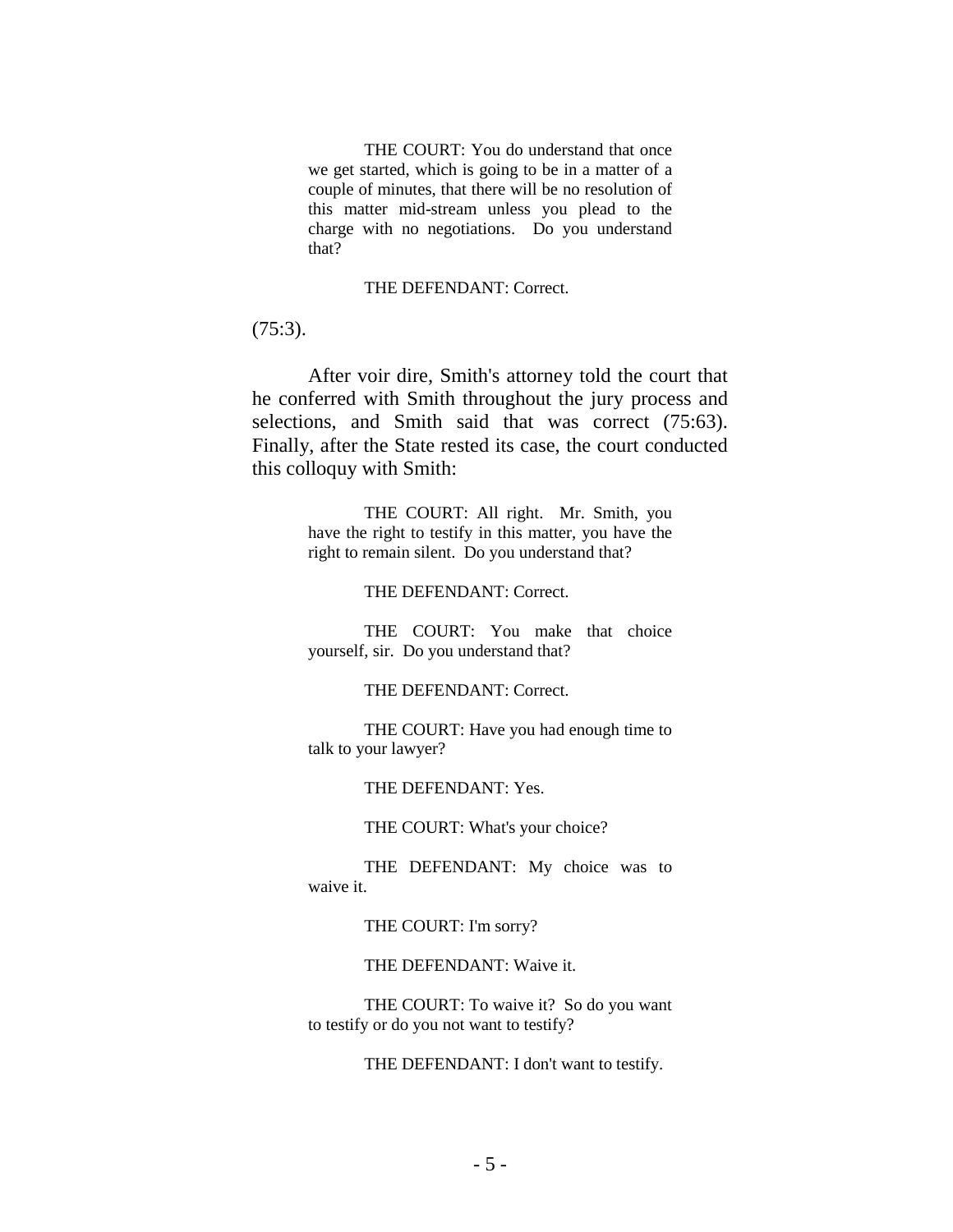THE COURT: All right. And has anyone forced you to do this?

#### THE DEFENDANT: No.

THE COURT: Do you believe it's in your best interest?

#### THE DEFENDANT: Yes.

THE COURT: And are you making this choice freely and voluntarily?

THE DEFENDANT: It's freely and voluntarily.

(77:78-79).

The only other exchange the court had with Smith was at sentencing. At sentencing, Smith told the court:

> Today I want to say in court that I have been through a lot in my life. I help peoples and I got - - I got this. I bail peoples out of jail, I got this. I let peoples stay in my house, I got this. I let peoples eat at my house, I got this.

> Today [the victim], I don't know what she lookin' for out of me and why is she comin' to court like this? What it is that she want from me? She in love with me or something? Sayin' that she haven't took a shower since this happened to her? What is wrong with her? I let bygones be bygones. Peoples done throw salt on me every day, every day out there on the street. Peoples took money from me at the court sale, at the courthouse. But I let it ride, they wouldn't even give it back. I let it go.

> I sit up North, did time behind bailin' this girl, Yvonne Carter, out of jail in Chicago, Illinois for child neglect, because I went to court the day that she was - - she was in court, and I went and bailed her out of jail. And then I hear all of this about me? And she supposed to have been back in court. She never go back. She never go back for her - - for - to get her bail back. but I'm the one who had to sign her bail as being right to this day.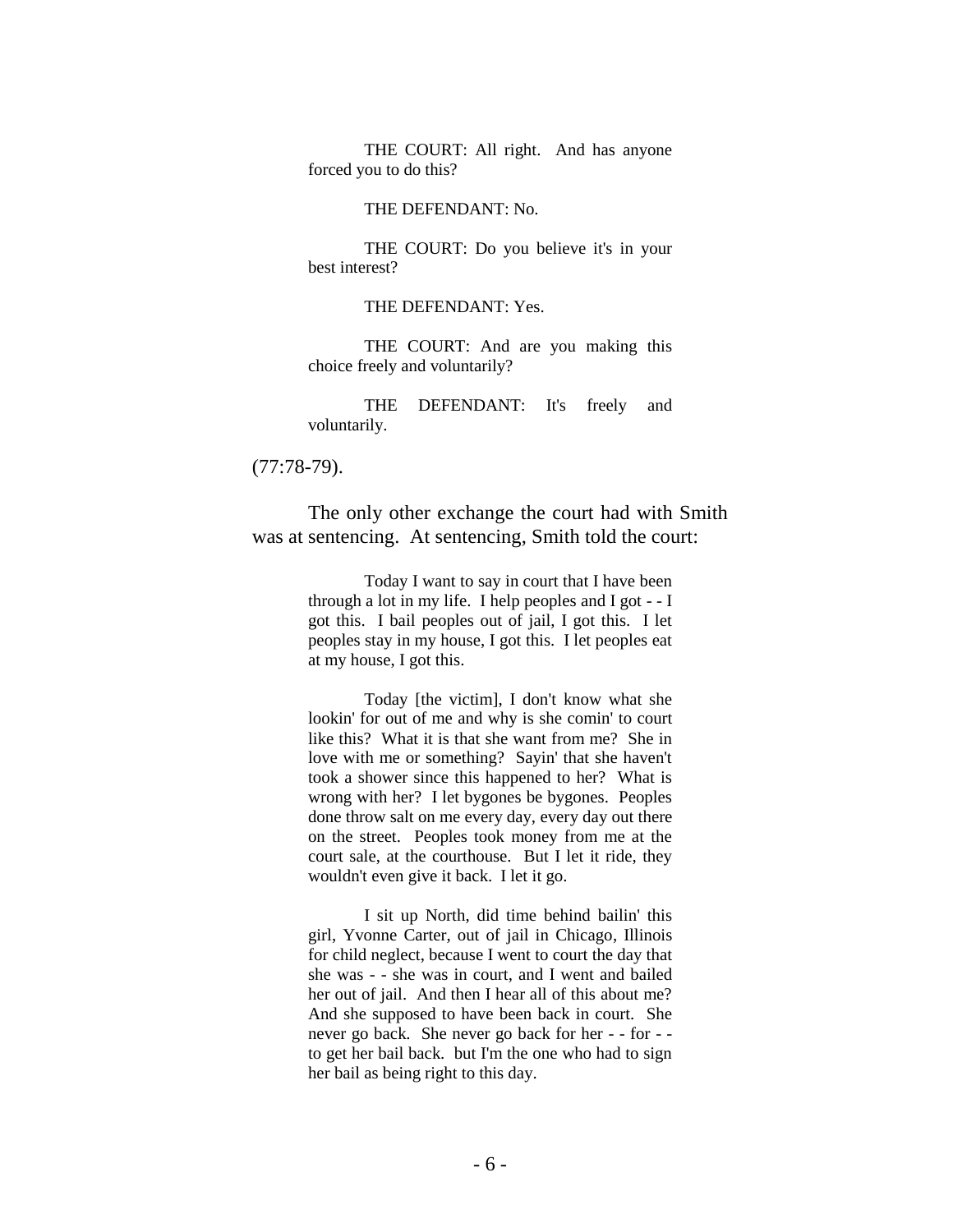I am very, very sorry that I even helped this lady. But these ladies are sayin' things like this about me. And she ain't white like her, the lady that - - that I bailed out of jail, she's black. And her daughter, I looked out for them when they was starvin' to death, livin' out on the street corner. I'm out here tryin' to make a living every day at my job workin', lost my job behind all of that, feedin' them, lettin' them stay in the house, ended up gettin' in trouble with my landlord by buyin' air-conditionin' and things without asking his permission, could I have it in my apartment with the rent and - - and included with the lights.

And this is the thanks I get out of it? 12 years like I murdered someone out there on the street? I sat in there 12 years for bailin' her out of jail. I didn't see all these troubles until I bailed her out of jail. Helped her and her family.

And then my brothers, them too, I even brought them to my house and helped them. When I lived with them, they couldn't even pay the light bill. Wouldn't even pay the light bill. The landlord was lettin' them work off his job to pay the rent. And told him to switch the lights in his name. He didn't even do it.

So by me handin' over parts of my Quest card, because I never gained footage after being locked up for bailing Yvonne out of jail for being convicted of child neglect, for \$200 I had to put my name to that, and now she's on the run and I get all of this out of that? She never - - She ain't - wouldn't go back to court because I just see her last year. She worked at the same company as I did, I see her there on the 27th and National. She there.

And then this other lady back in - - Lee Ellen Wash, she don't even know her name. She callin' me every day. I'm over by  $my - - my - - my$ livin' relatives after I got out of jail, never gained footage, never got a job, never got back to my feet. I know nobody in this courtroom don't care.

And - - And at that one time I didn't care about my \$40 that I gave away to the courthouse, I gave away \$40 for a marriage license fee and I couldn't even get it back from the courts. And this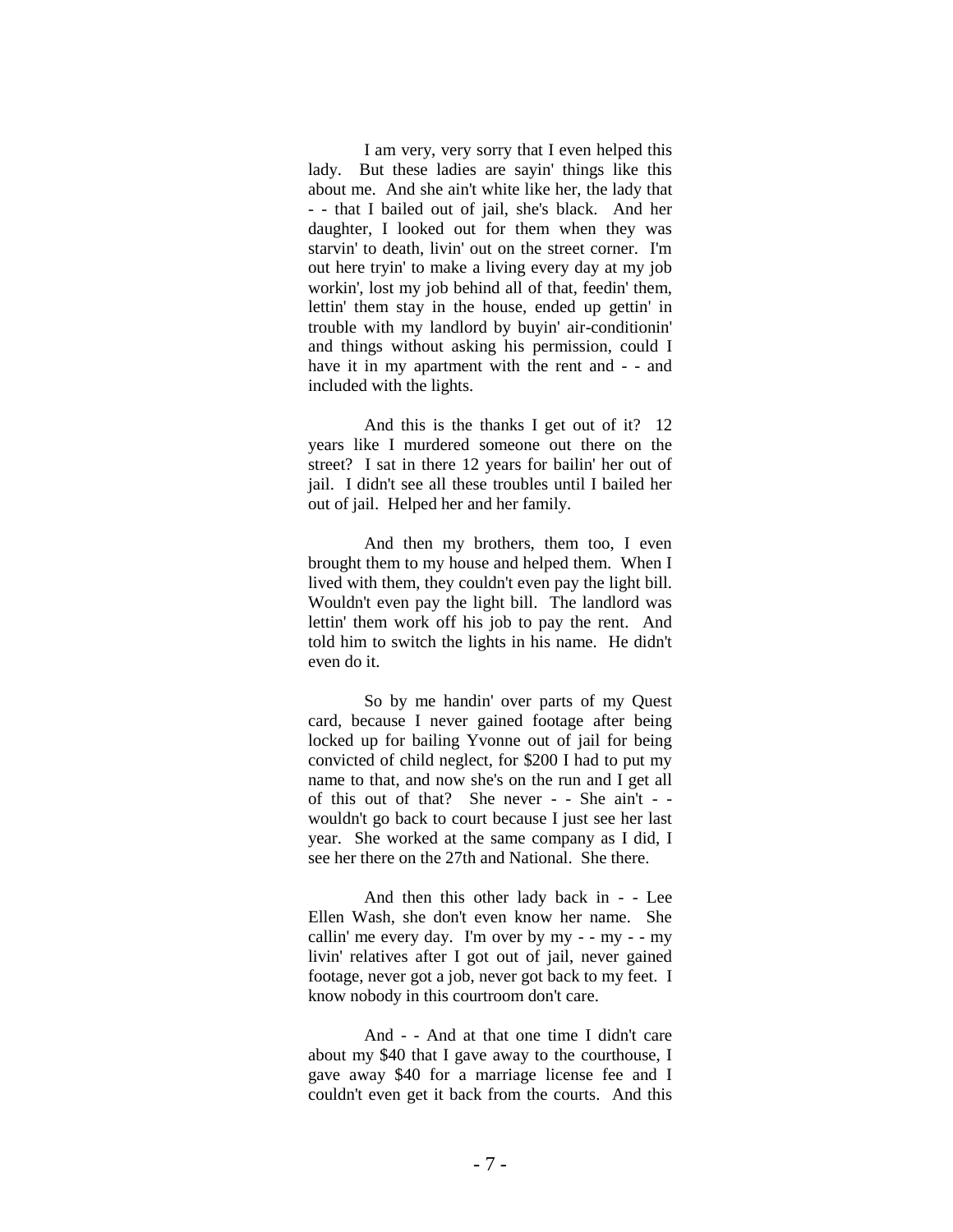happened before all of this stuff about bailin' Yvonne out of jail. And the courts seemed like this is all my fault? This is not all my fault.

I also talked to Lee Ellen Wash, I sent her a letter last year. And then Yvonne Carter, I went back to her house after I got out of jail and she still wasn't workin' out right. And then we - - I ended up gettin' shot behind all this. I got a bullet hole through my body and laid up at Froedtert Hospital for almost six months out there fightin' for my life because of these people that hates on me.

I can prove it to you that I got the shot, it is right here in my stomach. I got shot, laid up almost 90 days, I was fightin' for my life at Froedtert because I bailed her out.

MR. SARGENT: Excuse me, your Honor. (Brief discussion off the record.)

THE DEFENDANT: It's got to be out there. I need to put this out there on the table.

THE COURT: Well, we're going to have to put an end to this because none of this really has a whole lot to do - -

THE DEFENDANT: I know it don't have a whole lot, but, here, I didn't set up in jail and then I got out and then I couldn't even stay on my money, and then I get on SSI and stay on it for like four or five checks and then they cut it off. I get these lawyers \$2,300 to represent me. They - - I still ain't on for all of this pain and sufferin' that I'm goin' through for not lookin' out for my life after I got my finger injured by my family work helpin' this guy getting' on the job there. And he didn't even have the decency enough to say I will invite you out to dinner for lookin' out for me. He didn't even have the decency to do that for me.

And then Miss Wash, she come over to my house, I got the settlement from the - - from the gunshot, I buy a car, I take her down there to see my family, she want to run both of us off the highway, kill us both.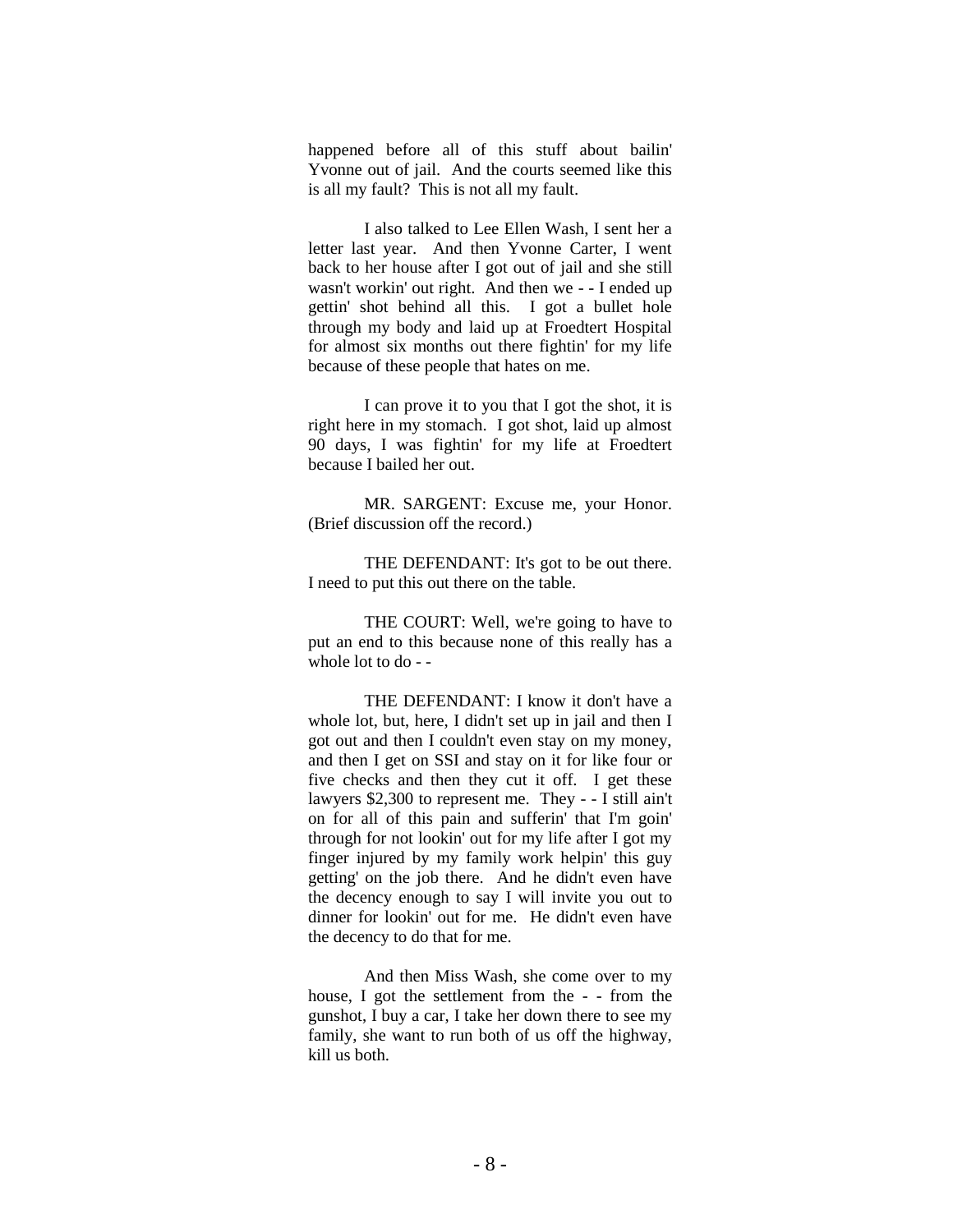THE COURT: All right. Well, Mr. Smith, none of this really has anything to do with - -

THE DEFENDANT: But this has got a lot to do with this case.

THE COURT: It really doesn't. So we're going to cut it off if you are not going to get to the point.

THE DEFENDANT: The point is, if you want to hear what my goal are, my goal is to get out of here to get back to work and to get my Social Security. That's it. You don't want to hear what I gotta say but you want to sentence me, though. You want to give me the maximum time, say that I'm a mean person. But I'm not mean. This place is mean. They took money from me here. And then when I write a letter to my family about it back in Chicago telling them how could I stay in Wisconsin with a stolen car from Chicago here, how could I stay here, how could I stay here, I had to sign my letters that I written to them because these peoples here took my - - took my marriage license fee and then they took my adoption fee. Now, that is not fair to me. you guys are not being fair.

#### THE COURT: We're done.

THE DEFENDANT: I'm done but y'all - - I just want to address - - When I want to talk, y'all don't want to hear the truth.

(79:14-19).

The limited exchanges at trial and Smith's rambling sentencing allocution are the whole interaction the court had with Smith at trial and sentencing. Smith's interaction with the court at trial was completely appropriate. Nothing in those exchanges would have struck the court as out of the ordinary. Nothing in those exchanges would indicate anything to the court except Smith's understanding of the proceedings.

Smith's sentencing comments were strange, but those comments alone are not enough to put doubt in the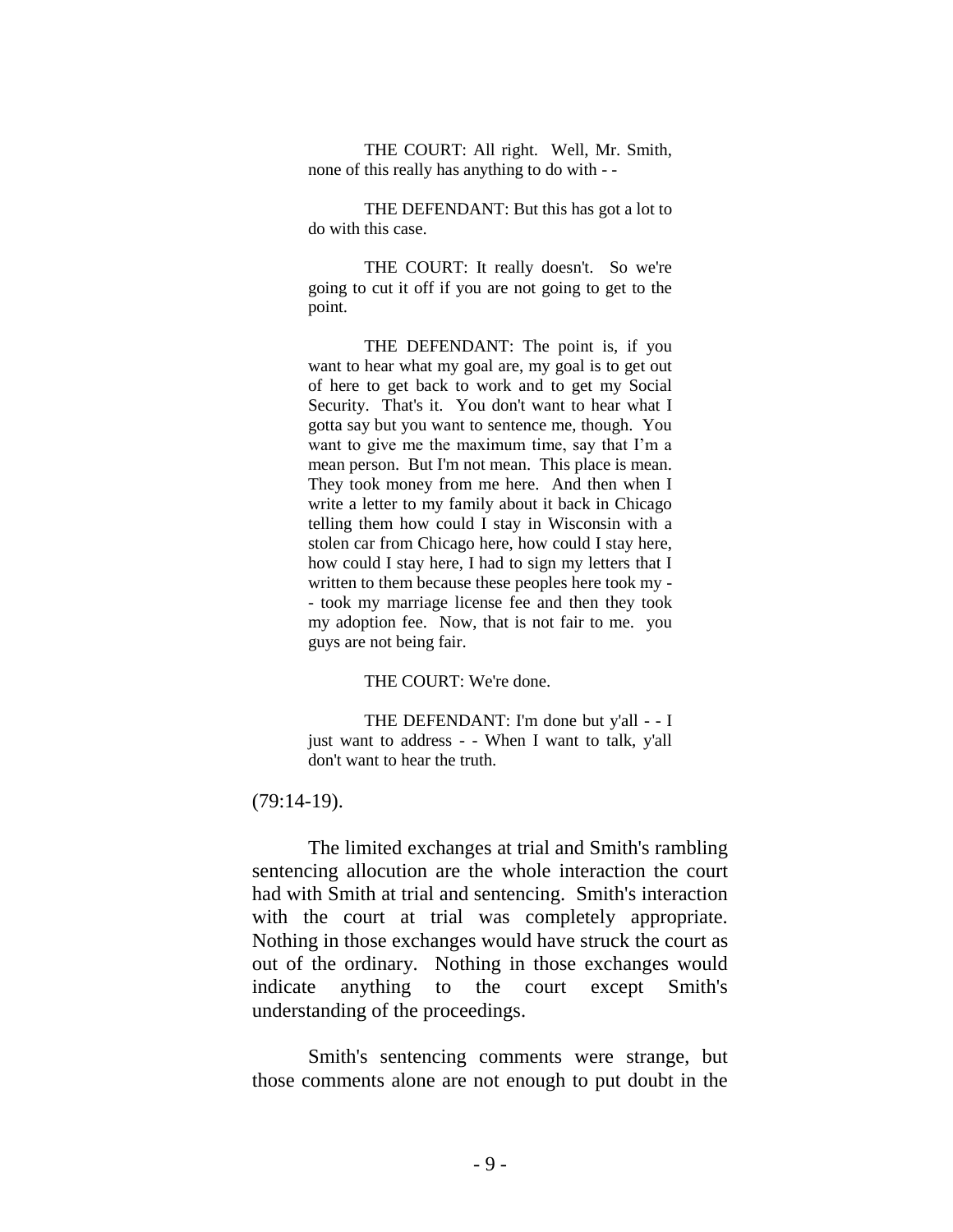court as to Smith's competency to proceed. The circuit court is not trained in medical diagnosis. The postconviction court explained that it sees defendants every day that do not help themselves in allocution (92:34). The court thought that in probably a third of cases or more defendants dig themselves a bigger hold than before they speak (92:34). The court felt that unhelpful comments alone did not relate to competency (92:34-35). Smith's rambling comments alone would not indicate incompetency.

Likewise, even if the court could have diagnosed Smith with a thought disorder as the doctors who examined him postconviction did, mental illness alone does not mean a defendant is incompetent. *State v. Byrge*, 2000 WI 101, ¶ 48 n.21, 237 Wis. 2d 197, 614 N.W.2d 477. It is a judicial not clinical inquiry and the court is not required to establish a psychiatric classification of the defendant's condition. *Id.* The court must apply a legal, not a medical, standard. *Id.* Not every mentally disordered defendant is incompetent. *Id.* ¶ 48 n.21.

The circuit court had no reason to doubt Smith's competency during trial or sentencing based on its interaction with Smith. The interaction at trial did not raise any questions. The sentencing allocution, while rambling and unhelpful, is insufficient to give the court doubt about Smith's competency. The circuit court did not have an obligation to sua sponte raise competency at trial or sentencing. Smith's procedural due process right was not violated even though the court did not examine competency at trial or sentencing.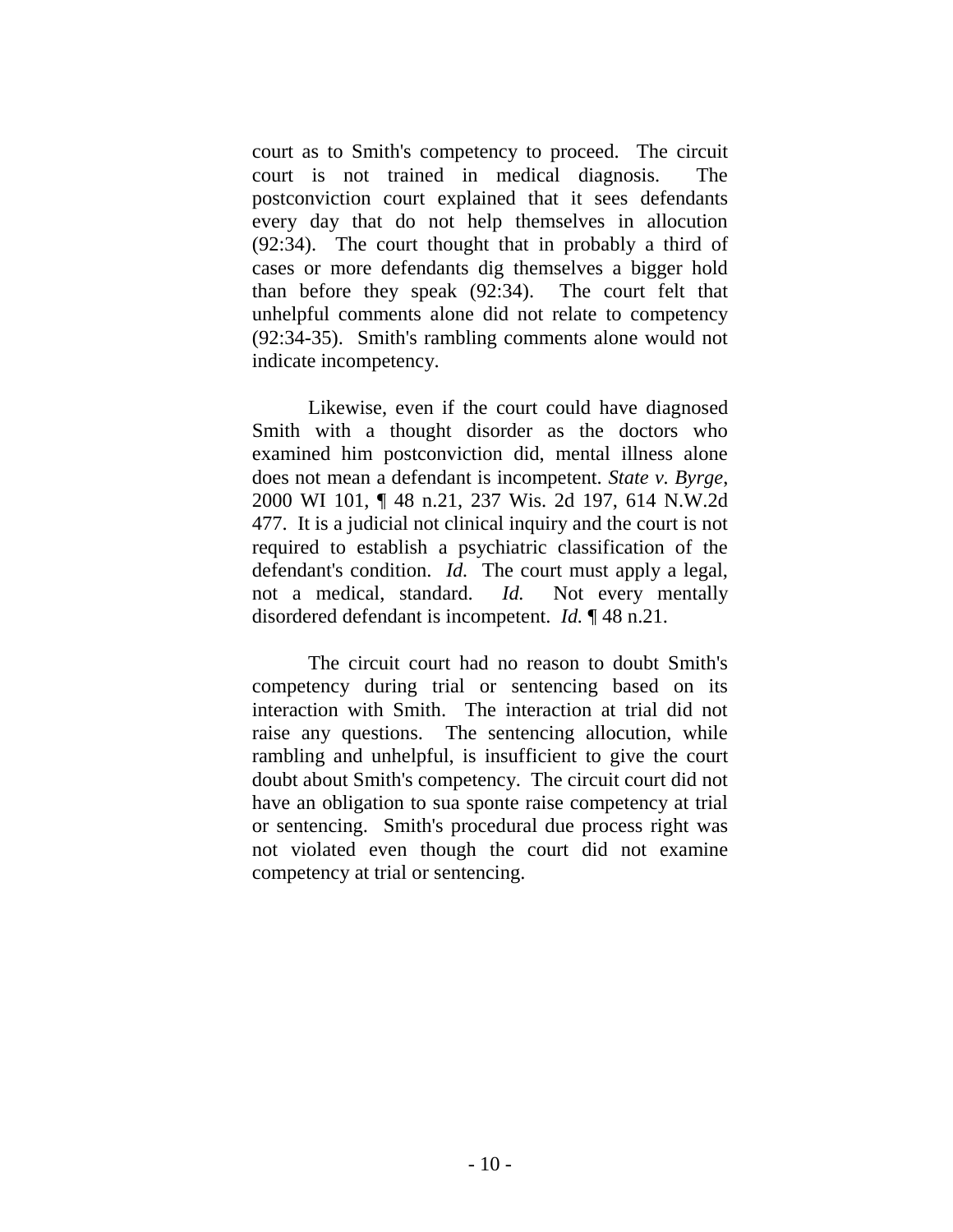II. SMITH'S ATTORNEY DID NOT PROVIDE INEFFECTIVE ASSISTANCE BY FAILING TO RAISE HIS COMPETENCY AT TRIAL.

## A. Standard of Review.

Whether a lawyer rendered ineffective assistance is a mixed question of law and fact. *State v. Manuel*, 2005 WI 75, ¶ 26, 281 Wis. 2d 554, 697 N.W.2d 811. The circuit court's findings of fact will be upheld unless they are clearly erroneous. *Id.* Whether the defendant's proof satisfies either the deficient performance or the prejudice prong is a question of law that this court reviews without deference to the circuit court's conclusions. *Id.* 

## B. Legal Principles.

A defendant claiming ineffective assistance of counsel must prove both that his lawyer's representation was deficient and that he suffered prejudice as a result of that deficient performance. *Strickland v. Washington*, 466 U.S. 668, 687 (1984); *State v. Love*, 2005 WI 116, ¶ 30, 284 Wis. 2d 111, 700 N.W.2d 62. If the court concludes that the defendant has not proven one prong of this test, it need not address the other. *Strickland*, 466 U.S. at 697.

To prove deficient performance, a defendant must show specific acts or omissions of counsel that were "outside the wide range of professionally competent assistance." *Strickland*, 466 U.S. at 690. To demonstrate prejudice, the defendant must show that there is "a reasonable probability that, but for counsel's unprofessional errors, the result of the proceeding would have been different. A reasonable probability is a probability sufficient to undermine confidence in the outcome." *Strickland*, 466 U.S. at 694; *see Love*, 284 Wis. 2d 111, ¶ 30.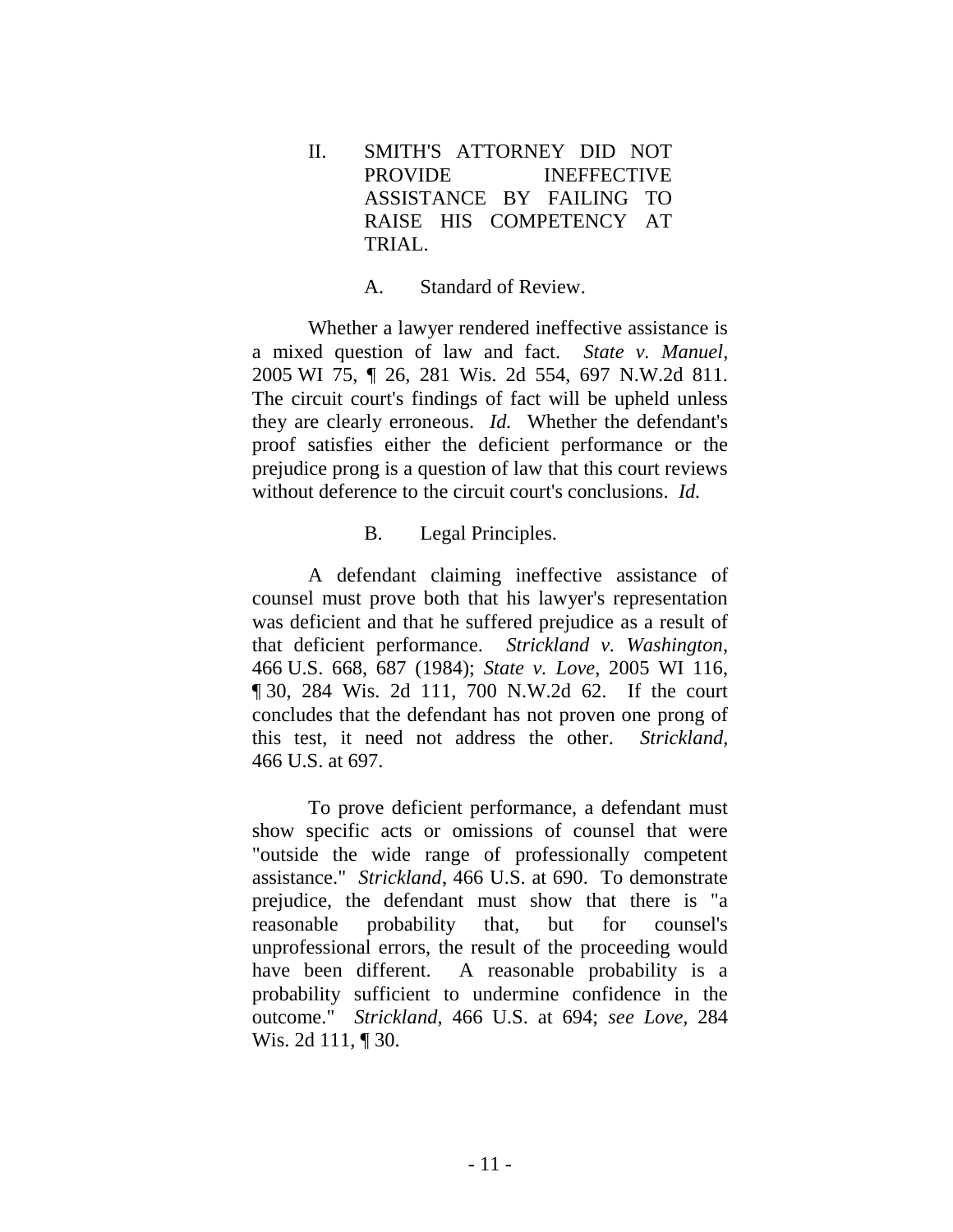The failure to raise the competency issue at the time of trial does not constitute a waiver and the issue is preserved for appeal. *See Robinson*, 383 U.S. at 384. The question of effective assistance of counsel involves a determination of the point when counsel is required to raise the issue of incompetence. *State v. Johnson*, 133 Wis. 2d 207, 218, 395 N.W.2d 176 (1986). When defense counsel has reason to doubt the competency of his client to stand trial, he must raise the issue with the circuit court. *Id.* at 220. The failure to raise the issue of competency makes the counsel's representation fall below an objective standard of reasonableness. *Id.*

> C. Smith Failed to Meet His Burden to Prove His Attorney Provided Ineffective Assistance.

Smith argues that his attorney provided ineffective assistance for failure to raise the issue of his competency at trial. Smith's Brief at 27-32. Like the circuit court, Smith's attorney did not have reason to challenge Smith's competency at trial based on the information available to him at the time. His attorney did not provide deficient performance. The failure to raise the issue of competency did not cause Smith prejudice. His attorney did not provide ineffective assistance. The circuit court properly concluded that Smith's attorney was not ineffective (94:6).

Smith's attorney was present for the trial and sentencing and therefore, had the same information the circuit court did about the exchanges detailed in section I of this brief. Additionally, Smith's attorney met with Smith seven times during his representation and received four letters from him during the relevant time.<sup>1</sup> Nothing in those interactions caused Smith's attorney to question

<sup>1</sup> Smith's attorney received a fifth letter from Smith after sentencing (92:11). That letter is not relevant to the determination of whether Smith's attorney provided ineffective assistance for failing to raise the issue of Smith's competency at trial or sentencing.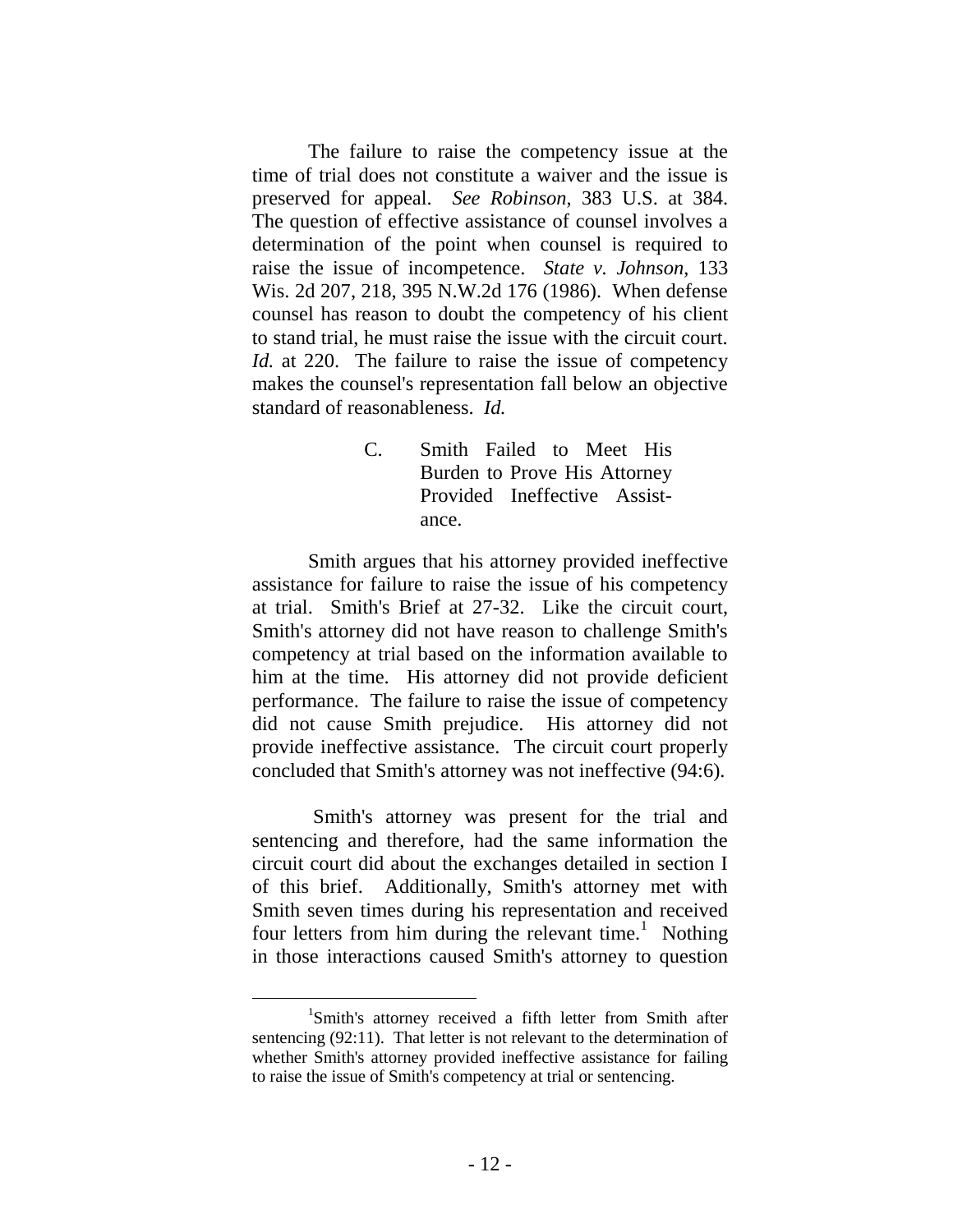his competency (92:38). Smith's attorney did not provide ineffective assistance.

The first letter Smith's attorney received was a notice of a court date  $(92.7)$ .<sup>2</sup> The letter did not strike the attorney as "odd" because he receives a lot of communication from clients (92:8). The court felt that Smith knowing about court dates made it sound like Smith was competent (92:9). The second letter was dated during the trial, and it said that Smith had contacted the Department of Corrections about clearing his criminal record (92:15). Smith's attorney said that throughout his representation Smith was concerned about a charge of failure to register as a sex offender (92:16). Smith was homeless at the time and did not feel his registry violation was fair (92:22). The third letter asked Smith's attorney to cancel a social security disability application Smith had filed (92:17). Smith's attorney did not remember this letter or discussion about social security (92:17). He said he would not have discussed it much since it would have been beyond the scope of his representation (92:17). The letter also told Smith's attorney that a corrections officer took a black pen from him and loaned it to another inmate (92:18). That information also had no relation to Smith's attorney representation in the criminal case (92:18). The fourth relevant letter was Smith complaining about the sexual offender registry and his treatment in jail (92:28- 29).

Smith's attorney also reviewed a recorded interview with Smith, but did not have recollection at the postconviction hearing of what the interview showed  $(92:19)$ .<sup>3</sup> That interview was recorded ten months before trial (92:37).

<sup>&</sup>lt;sup>2</sup>The actual exhibits do not appear in the appellate record, but Smith's attorney described them on the record at the postconviction hearing (92:6-28).

<sup>&</sup>lt;sup>3</sup>While the DVD was introduced at the postconviction hearing, it does not appear in the appellate record.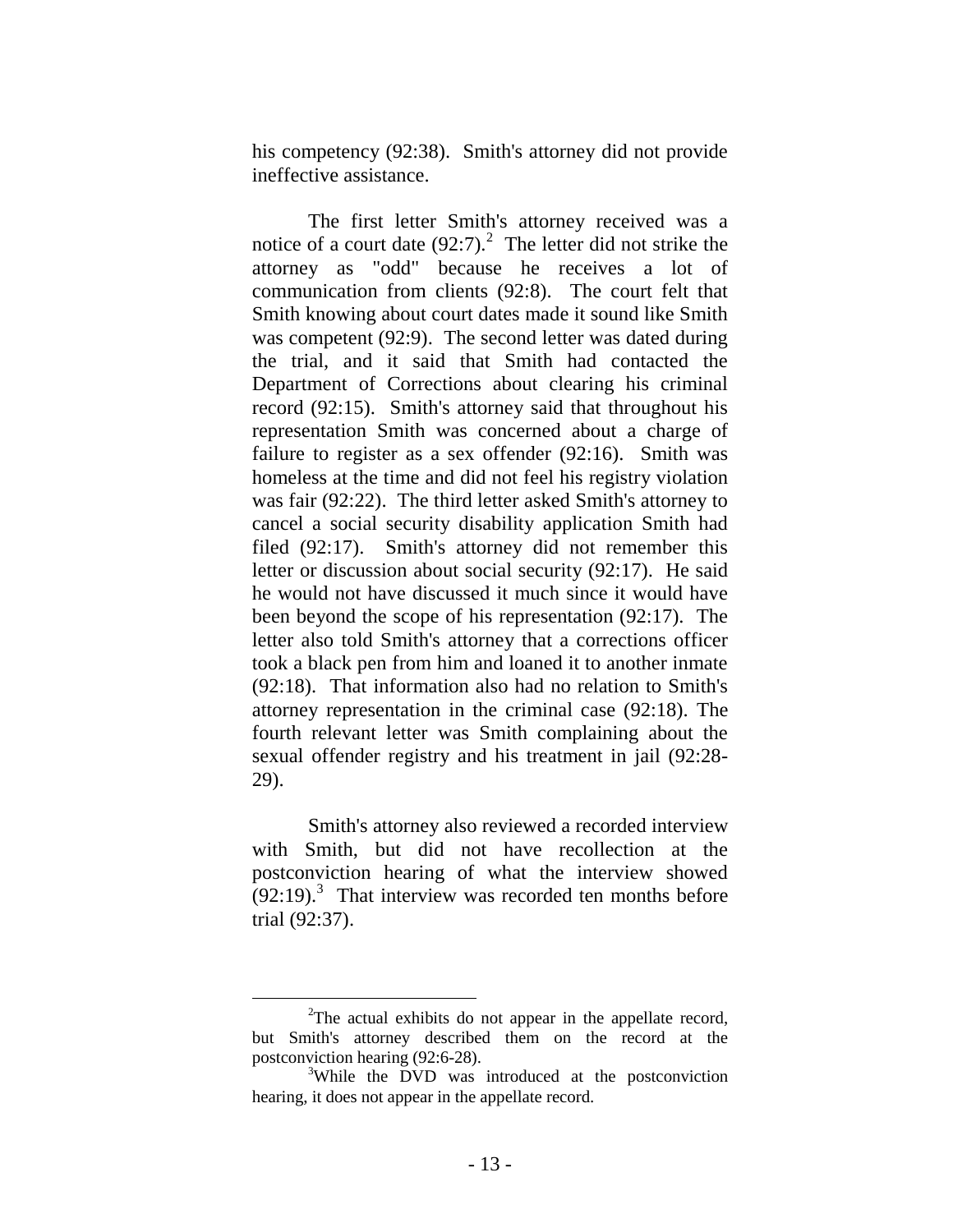Smith and his attorney met seven times (92:21). Smith's attorney was never concerned about Smith's mental health during those meetings (92:21). He was concerned that Smith had drunk enough alcohol to compromise his recall of the assault (92:21). Smith agreed to present a defense that the victim consented to intercourse (92:23-24). Smith's attorney explained that Smith was very upset at sentencing and saw his allocution not as a mental health problem, but an anger problem (92:35).

Smith's attorney did not have any doubt about Smith's competency and felt Smith was able to assist in his own defense (92:38). Smith's attorney felt that Smith did assist him at trial (92:41). If he thought that Smith was incompetent, he would have raised the issue with the court right away (92:51). He explained that he might not actively look for competency, but would consider it if there was any reason to question a defendant's competence (92:51).

Smith's attorney did not provide ineffective assistance. Nothing in his interaction with Smith caused him to question Smith's competency (92:51). The circuit court was persuaded by Smith's attorney's testimony (94:8). The court found the testimony relevant to the legal question (94:9). This court should affirm that conclusion and find that Smith failed to meet his burden to prove his attorney provided ineffective assistance.

- III. THE CIRCUIT COURT DID NOT ERRONEOUSLY EXERCISE ITS DISCRETION IN CONCLUDING THAT SMITH WAS COMPETENT TO STAND TRIAL.
	- A. Standard of Review.

This court will only disturb the circuit court's determination of whether a defendant is competent to stand trial "only if the circuit court exhibited an erroneous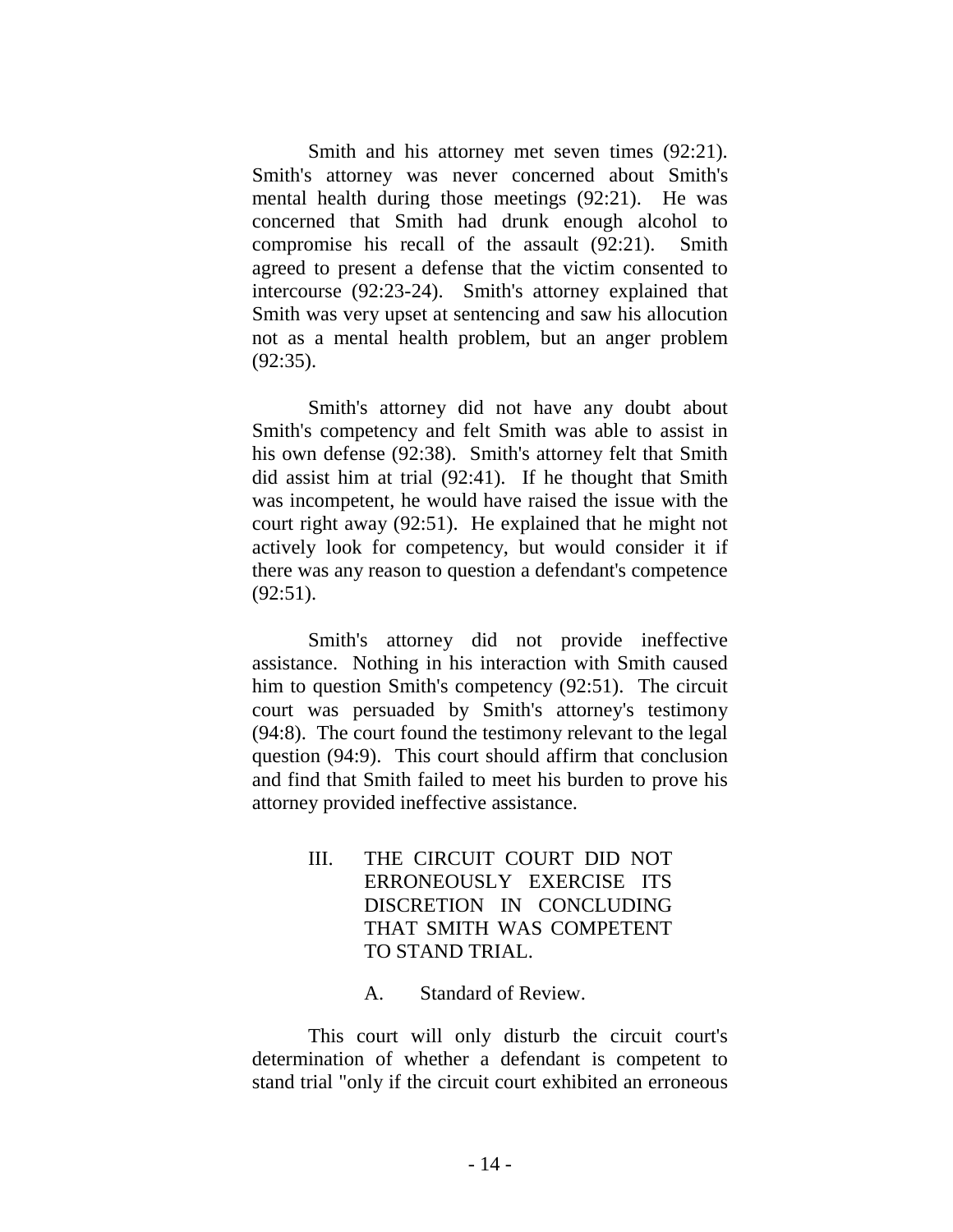exercise of discretion or if the circuit court decision was clearly erroneous." *State v. Garfoot*, 207 Wis. 2d 214, 223-24, 558 N.W.2d 626 (1997); *see also Byrge*, 237 Wis. 2d 197, ¶45.

## B. Legal Principles.

"[T]he criminal trial of an incompetent defendant violates due process." *Cooper v. Oklahoma*, 517 U.S. 348, 354 (1996). "A defendant may not be put to trial unless he '"has sufficient present ability to consult with his lawyer with a reasonable degree of rational understanding ... [and] a rational as well as factual understanding of the proceedings against him."'" *Id.* (quoted sources omitted).

"No person who lacks substantial mental capacity to understand the proceedings or assist in his or her own defense may be tried, convicted or sentenced for the commission of an offense so long as the incapacity endures." Wis. Stat. § 971.13(1). The determination of competence is an individualized, fact-specific decision and expert testimony is necessary. *Garfoot*, 207 Wis. 2d at 227. When an expert conducts an evaluation for competency to stand trial, he or she must assess "the defendant's present mental capacity to understand the proceedings and assist in his or her defense." Wis. Stat.  $§ 971.14(3)(c).$ 

At the competency hearing, the court aims to verify that "the defendant can satisfy the understand-and-assist test." *Byrge*, 237 Wis. 2d 197, ¶ 48. It is a judicial not clinical inquiry and the court is not required to establish a psychiatric classification of the defendant's condition. *Id.* The court must apply a legal, not a medical, standard. *Id.* Not every mentally disordered defendant is incompetent. *Id.* 148 n.21. Many mentally ill defendants are legally competent to stand trial. Rodney J. Uphoff, *The Role of the Criminal Defense Lawyer in Representing the Mentally Impaired Defendant: Zealous Advocate or Officer of the Court?*, 1988 Wis. L. Rev. 65, 70.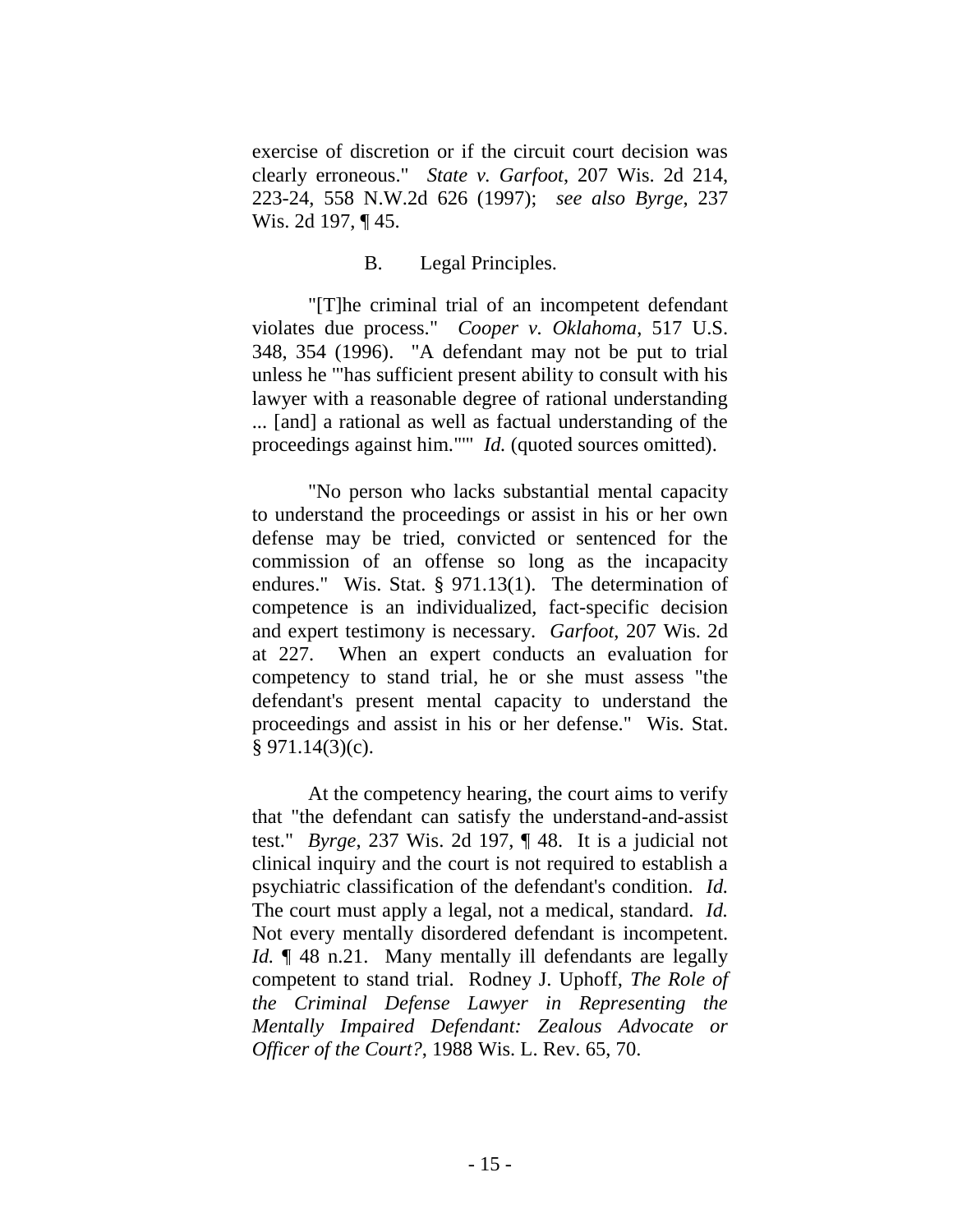The court must examine the "present mental capacity" of the defendant. *Byrge*, 237 Wis. 2d 197, ¶ 49. The history of behavior and prior medical opinions can serve as indicia in the competency proceeding, but past psychiatric episodes may mean a defendant is still presently competent to proceed. *Id.* ¶¶ 48-49. It is difficult to retroactively determine an accused's competence to stand trial. *Robinson*, 383 U.S. at 387.

The remedy for failure to have a competency hearing is not a retrial, but a hearing "to determine whether a meaningful *nunc pro tunc* competency hearing could be held." *State v. Weber*, 146 Wis. 2d 817, 823 n.3, 433 N.W.2d 583 (Ct. App. 1988).

## C. Smith Was Competent When He Was Tried and Sentenced.

Smith also alleges that he was denied substantive due process when the circuit court conducted a trial and sentencing while Smith was incompetent. Smith's Brief at 16-27. The circuit court acted properly when it conducted a competency hearing. The court did not erroneously exercise its discretion when it concluded that Smith was competent at trial and sentencing. This court should affirm that decision.

At the competency hearing, the circuit court had all the information presented in sections I and II of this brief. The court knew what Smith said on the record at trial and sentencing. The court knew what Smith's attorney testified to at the postconviction hearing about his interactions with Smith. Additionally, the court had testimony from two doctors who presented the opinion that Smith was incompetent at the time of trial.

Dr. John Pankiewicz based his opinion mainly on review of records of past interviews with Smith to determine his competency to participate in postconviction proceedings (91:7). He concluded that there was substantial reason to question Smith's competency at trial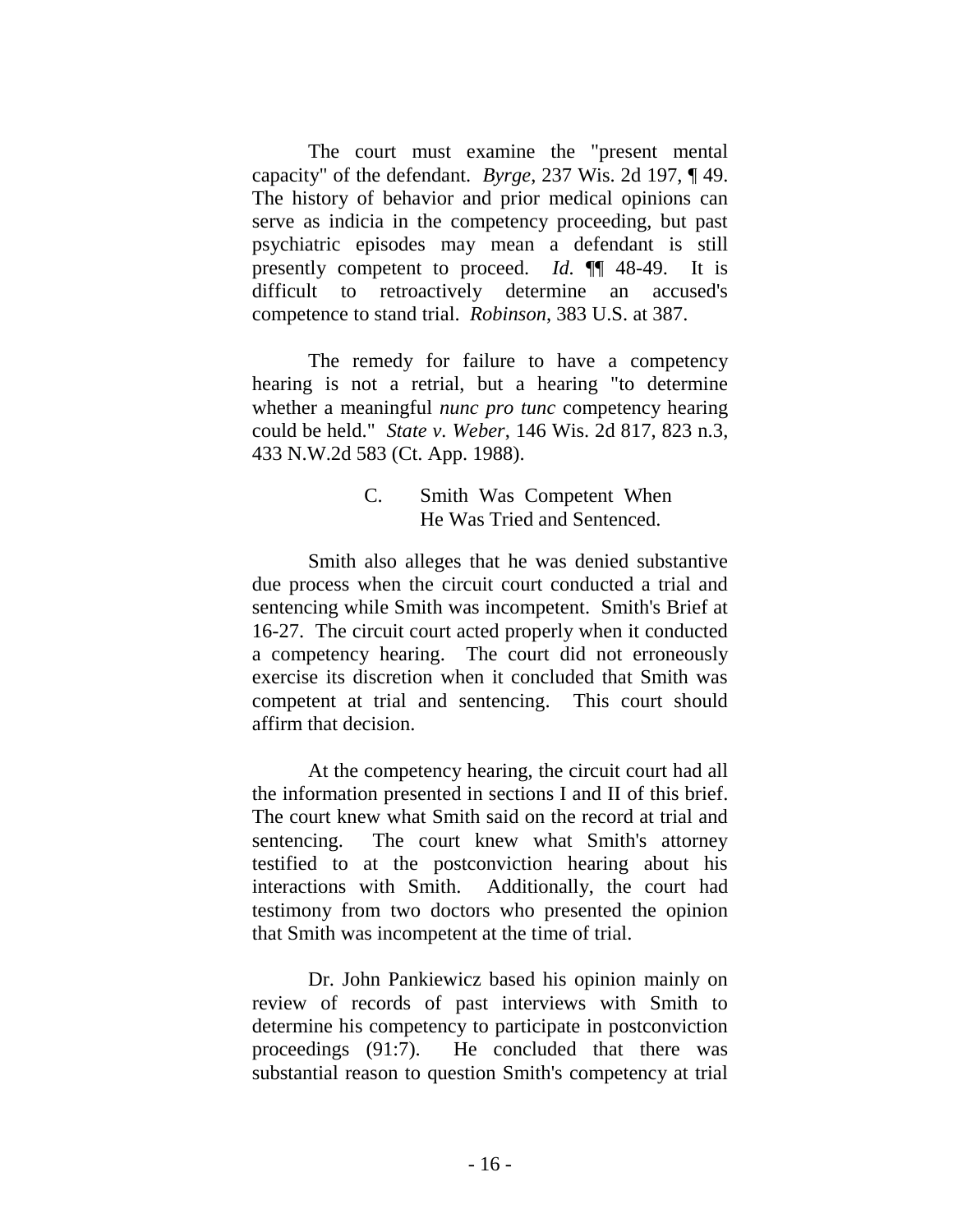and sentencing (91:9). Dr. Pankiewicz's opinion was not as strong as it would have been if he had been able to examine Smith at trial (91:22). He had not reviewed portions of the trial transcript where Smith answered questions, and at the hearing testified that those portions would weigh in favor of Smith being competent at trial (91:26).

Dr. Deborah Collins testified that reaching a conclusion was challenging because the data was incomplete and she was missing information she would normally obtain at a contemporaneous interview (91:46). She said that the interview is normally the most important part of the evaluation (91:48). She said Smith could have been competent and psychotic at the same time (91:62). Dr. Collins thought that Smith's recorded statements at trial weighed toward competency, but did not change her opinion (91:59). Dr. Collins concluded that Smith was incompetent at the time of trial and sentencing (91:46).

The circuit court heard all the testimony. The court allowed both parties to submit written argument (92:53). Both sides submitted written argument to the court (61; 62). The court delayed time to decide the issue because it had not had ample opportunity to prepare to make its decision (93:2). The court read both briefs (94:4).

After taking the testimony and reviewing the parties' arguments, the court decided that Smith was competent at trial and sentencing (94:8). The court summed up Smith's argument as "people who were not present at the relevant time know more than the people who were present" (94:4-5). The court concluded that Smith had it wrong (94:5). The court respected the doctors who testified, but noted that both conceded that their opinion would ideally have been given at the time of trial and sentencing (94:5-6). The court relied upon Smith's experienced attorney who did not have any reason to question Smith's competence during the proceedings (94:6). The court thought that Smith's claim that the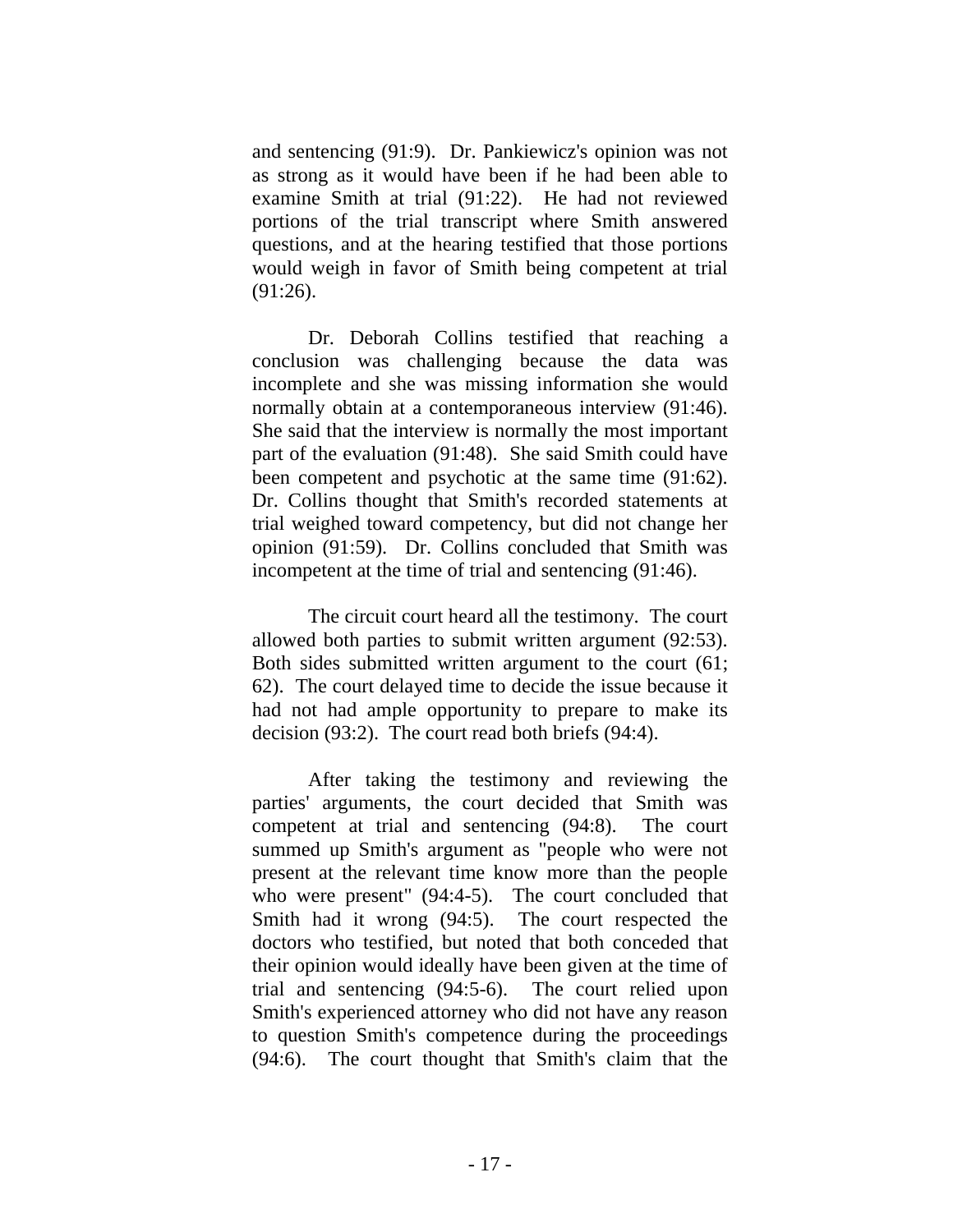circuit court erred in not observing his competency was also misplaced (94:7).

The court rejected the doctor's opinions based on the fact that they were doing their evaluation retrospectively and that procedure was extremely rare (94:7-8). The court felt that the lack of an interview with Smith was important (94:8). The court felt that the doctor's opinions were their own, but that the court was the entity called upon to make the legal determination (94:8). The court placed more weight on Smith's attorney's opinion from observations at trial and sentencing than on the doctor's opinions years later (94:8). The court found Smith competent at trial and sentencing (94:9). Therefore, the court denied Smith's motion (94:9).

Smith criticizes the circuit court for adopting the State's brief as its decision. Smith's Brief at 24-25. This court does disfavor it when circuit courts adopt a party's brief as its decision. *See State v. McDermott*, 2012 WI App 14, ¶ 9 n.2, 339 Wis. 2d 316, 810 N.W.2d 237. That is not what the circuit court did here. In *McDermott*, the "sum total of the circuit court's analysis" in denying the motion was that, "'For all the reasons set forth in the State's excellent brief, which the court adopts as its decision in this matter, the court denies the defendant's motion as well as the evidentiary hearing he requests.'" *Id.*

In Smith's case, the court said it was adopting the State's brief, but then continued to explain the reasons for its decision for four and a half transcript pages (94:5-9). The court did not simply adopt a party's brief as its decision. It articulated reasons, on the record, why it found the State's brief persuasive (94:5-9). This method is not disfavored. The circuit court properly exercised its discretion.

Smith also criticizes the circuit court for giving great weight to the fact that the doctors did not talk to Smith at the time of trial and sentencing rather than to the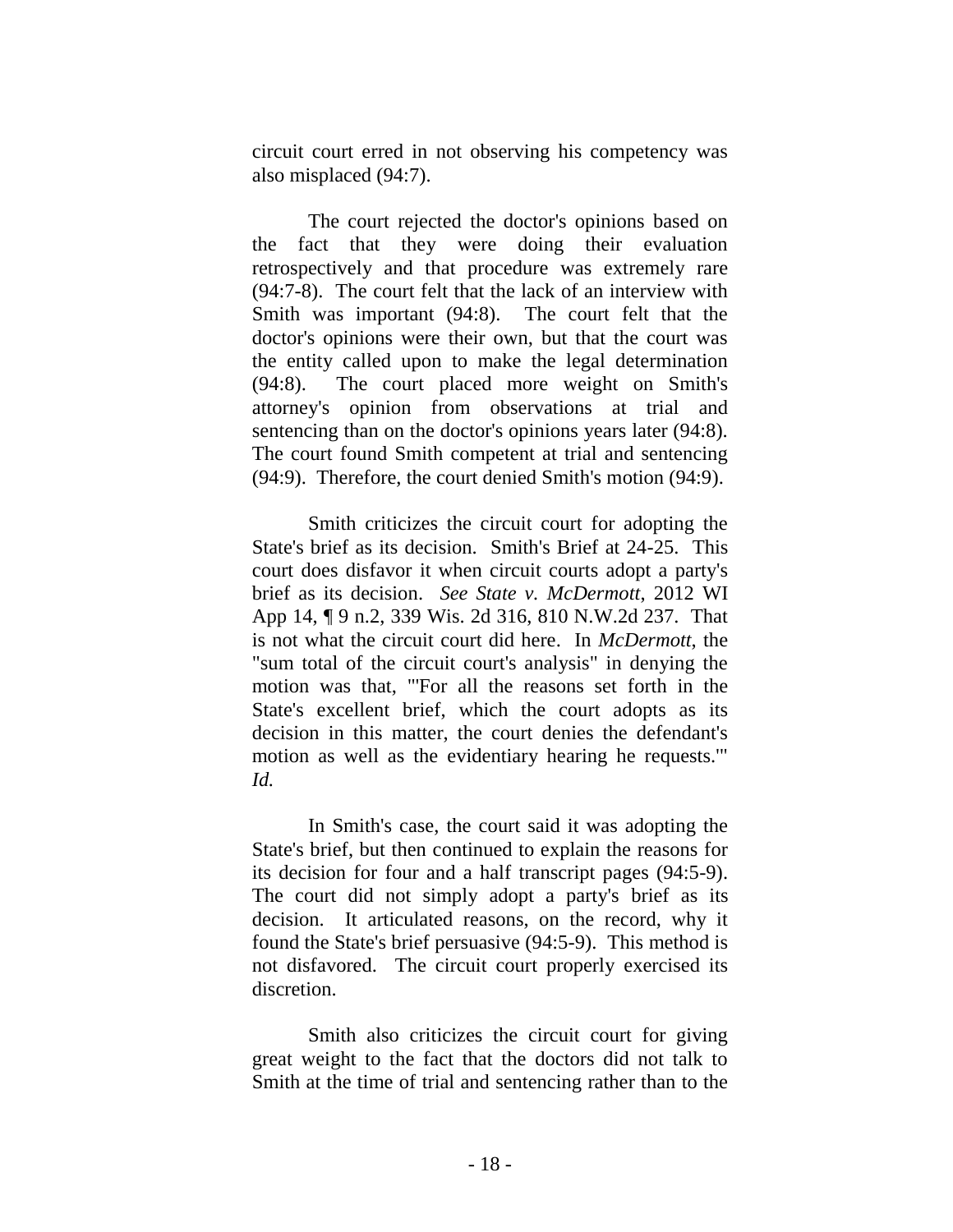factors cited in the reports. Smith's Brief at 25-26. The determination of competence is an individualized, factspecific decision and expert testimony is necessary. *Garfoot*, 207 Wis. 2d at 227. The circuit court heard the facts and determined which facts deserved greater weight. That is within the circuit court's discretion at a competency hearing. *See id.* at 223-24.

It is difficult to retroactively determine an accused's competence to stand trial. *Robinson*, 383 U.S. at 387. The court noted that while it respected the doctors, it found that the retroactive nature of their evaluations did not require deference. Instead, the court placed its faith in the trial and sentencing court and Smith's trial counsel to determine whether Smith was competent to stand trial. This is a proper exercise of the court's discretion.

At the competency hearing, the court aims to verify that "the defendant can satisfy the understand-and-assist test." *Byrge*, 237 Wis. 2d 197, ¶ 48. Smith's attorney did not have any doubt about Smith's competency and felt Smith was able to assist in his own defense (92:38). Smith's attorney felt that Smith did assist him at trial (92:41). The court's reliance on this testimony was proper.

The court rejected the doctors' testimony. However, it is a judicial not clinical inquiry and the court is not required to establish a psychiatric classification of the defendant's condition. *Byrge*, 237 Wis. 2d 197, ¶ 48. The court must apply a legal, not a medical, standard. *Id.* The court took its duty seriously, and properly exercised its discretion.

Smith may have been suffering from a mental illness at trial and sentencing. Jail records showed that Smith displayed psychotic symptoms before and during trial (91:11). However, psychotic symptoms alone are insufficient to show incompetence to stand trial. Not every mentally disordered defendant is incompetent. *Byrge*, 237 Wis. 2d 197, ¶ 48 n.21. That alone is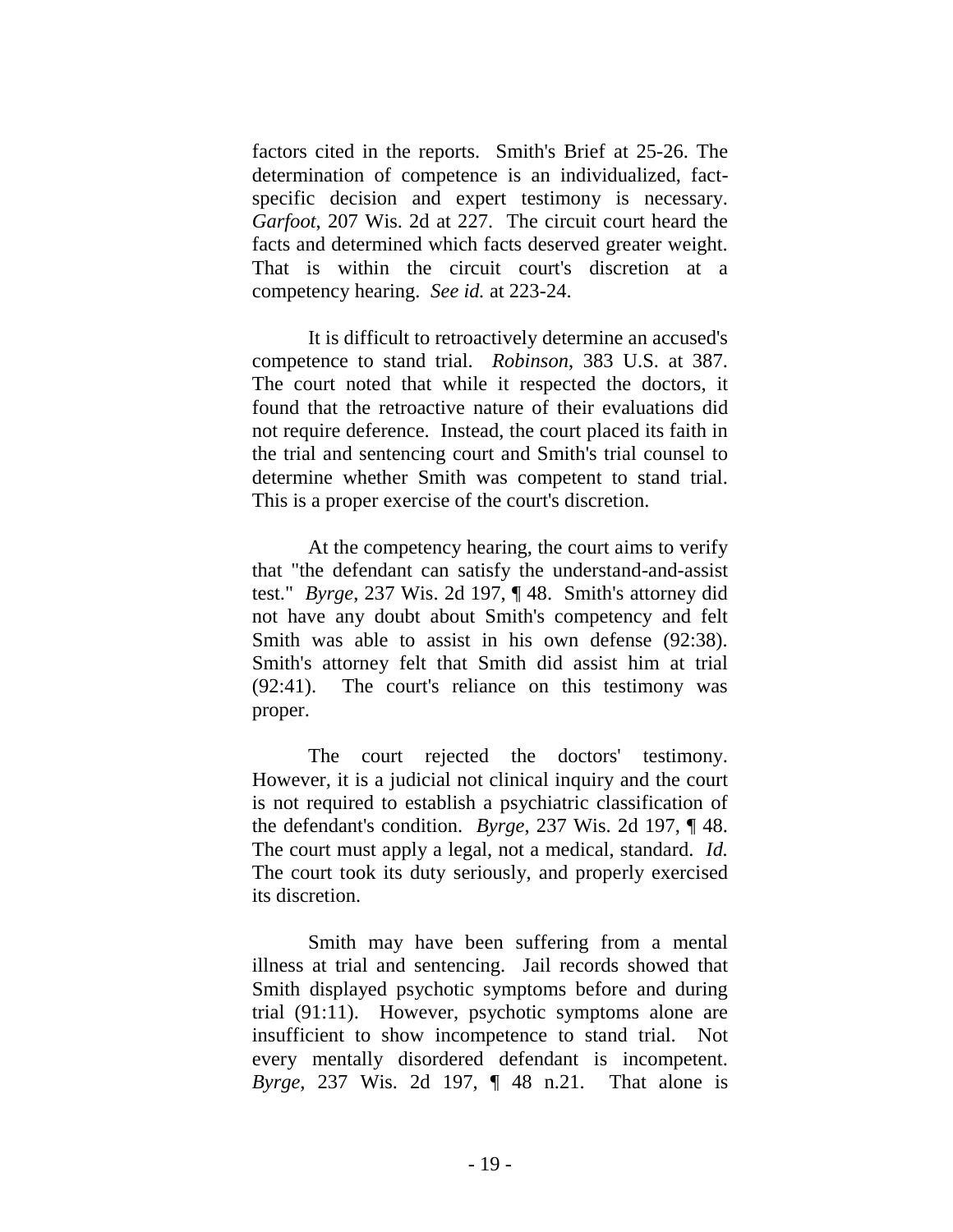insufficient to allow this court to overturn the circuit court's decision.

This court should affirm the circuit court's conclusion. The circuit court listened to the doctors' testimony, Smith's trial attorney's testimony, read argument by Smith and the State, and came to a rational conclusion. The circuit court's decision is not clearly erroneous. It was a proper exercise of its discretion.

## **CONCLUSION**

For the foregoing reasons, the State respectfully requests this court affirm the circuit court's order denying postconviction relief and the judgment of conviction.

Dated this 8<sup>th</sup> day of January, 2014.

Respectfully submitted,

J.B. VAN HOLLEN Attorney General

CHRISTINE A. REMINGTON Assistant Attorney General State Bar #1046171

Attorneys for Plaintiff-Respondent

Wisconsin Department of Justice Post Office Box 7857 Madison, Wisconsin 53707-7857 (608) 266-8943 (608) 266-9594 (Fax) remingtonca@doj.state.wi.us